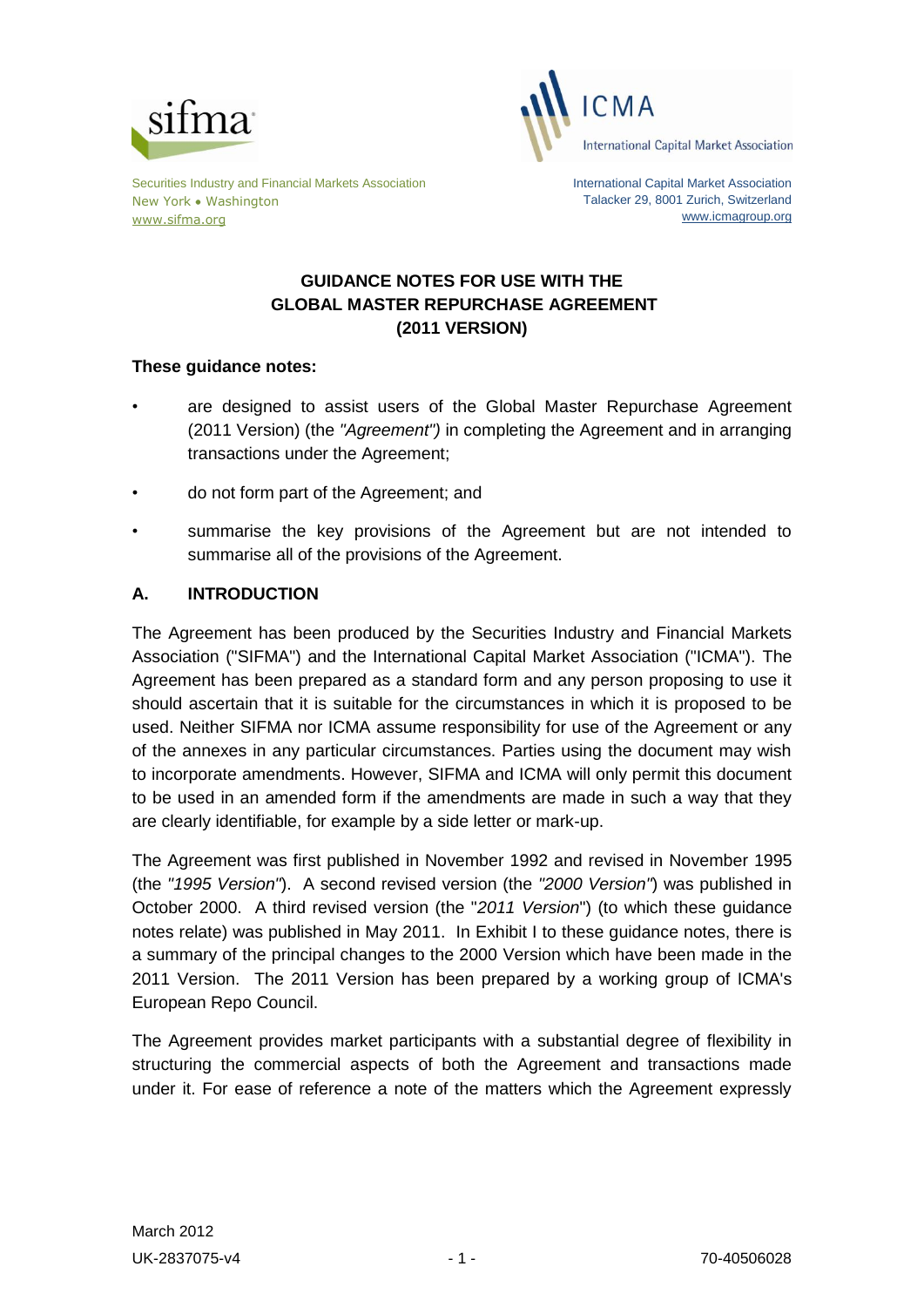to be agreed between the parties in respect of the Agreement as a whole appears in Annex I to the Agreement, while a note of equivalent matters in respect of particular transactions appears in Annex II to the Agreement (which provides a form for use as a confirmation).

The Agreement is designed for use with repurchase transactions (repos) but may also be used for buy/sell back transactions. The Buy/Sell Back Annex contains additional terms applicable to buy/sell back transactions effected under the Agreement. Use of the Agreement for buy/sell backs may help parties, where documentation is required, to obtain the most favourable capital treatment of transactions under the European Union Capital Adequacy Directive (recast).

ICMA has sought legal opinions from counsel in various jurisdictions on the enforceability of the 2011 Version of the Agreement. The jurisdictions covered by the opinions include:

Anguilla

sitma

- Australia
- Austria  $\bullet$
- Bahamas  $\bullet$
- Bahrain  $\bullet$
- Barbados  $\bullet$
- Belgium  $\bullet$
- $\bullet$ Bermuda
- Brazil  $\bullet$
- British Virgin  $\bullet$ Islands
- Canada  $\bullet$
- Cayman Islands
- China  $\bullet$
- $\bullet$ Croatia
- $\bullet$ Cyprus
- Czech Republic
- Denmark
- England
- Estonia
- Finland  $\bullet$
- France  $\bullet$
- **Germany**  $\bullet$
- Greece
- Guernsey
- Hong Kong  $\bullet$
- Hungary  $\bullet$
- India  $\bullet$
- Indonesia
- Ireland  $\bullet$
- Israel
- Italy
- Japan
- Jersey  $\bullet$
- Kuwait  $\bullet$
- Latvia  $\bullet$
- Lithuania  $\bullet$
- Luxembourg  $\bullet$
- Malta
- Mexico
- **Netherlands**
- Curaçao and Sint Maarten (formerly **Netherlands** Antilles)
- New Zealand

A list of the opinions available for the 2011 Version (and older versions) of the Agreement is available at [www.icmagroup.org.](http://www.icmagroup.org/)

- Norway
- Oman
- Philippines  $\bullet$
- Poland  $\bullet$
- Portugal  $\bullet$
- Saudi Arabia
- **Scotland**
- Singapore
- Slovakia
- Slovenia
- South Africa  $\bullet$
- South Korea
- Spain  $\bullet$
- Sweden
- **Switzerland**
- Taiwan
- Thailand
- **Turkey**  $\bullet$
- United Arab Emirates
- USA



mational Capital Market Association

- -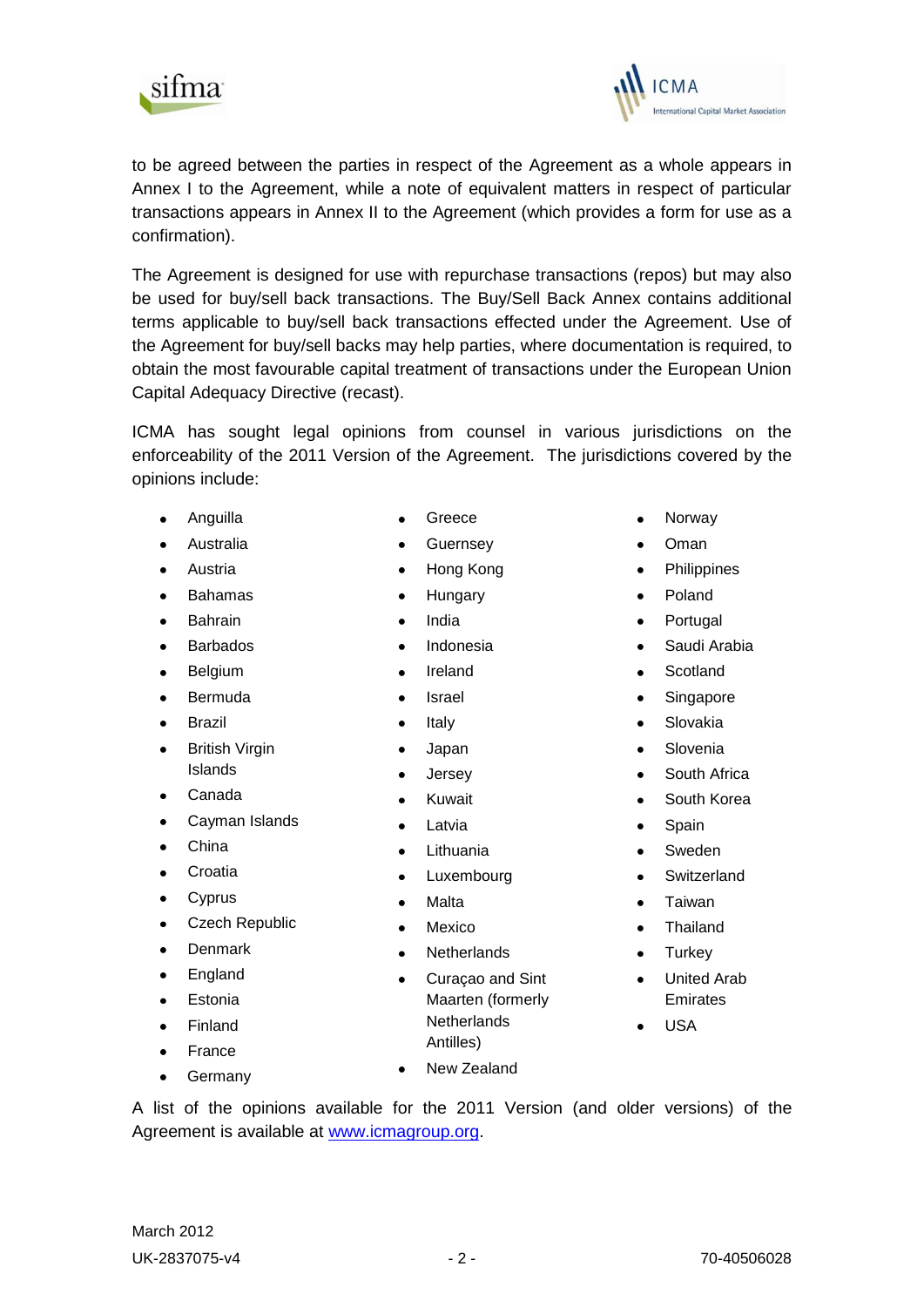



# **B. SPECIFIC COMMENTS**

#### 1. *Non-UK parties*

The Agreement has been drafted with a view to compliance with United Kingdom legal and regulatory requirements and on the basis of the application of United Kingdom taxation. If this Agreement is used by parties who are subject to other legal, regulatory or taxation regimes, local legal, regulatory and taxation advice in the relevant jurisdictions should be sought.

#### 2. *Withholding tax*

The Agreement is primarily designed for use with gross paying securities, i.e. where the coupon on the securities may be paid by the issuer gross in all circumstances and the paying or collecting arrangements made in relation to the coupon do not result in the seller receiving the coupon under deduction of tax. Equally, it is primarily designed for use with margin securities which, if held across a coupon date or record date, would be gross paying securities. Parties proposing to use the Agreement with net paying securities, including net paying margin securities, should first investigate and satisfy themselves as to the suitability of the Agreement in the context of the transactions proposed to be entered into by them as well as to any further or other amendments that they should include.

## 3. *Withholding: repo return and cash margin*

For counterparties within the charge to UK corporation tax, if Part 6 Chapter 10 of the Corporation Tax Act 2009 applies, any amount recorded as finance return or finance charge (as appropriate) in relation to the advance represented by the repo, is treated as interest for UK tax purposes.

Section 607 of the Income Tax Act 2007 deems the differential between the sale price and the repurchase price under a normal repo transaction to be "interest" for UK income tax purposes on a deemed loan made by the buyer to the seller. Parties should take their own advice as to whether a transaction or series of transactions could or might give rise to annual interest. If interest is "annual" or "yearly" interest then, subject to various exceptions, it will be payable subject to withholding of UK basic rate income tax (currently 20%) where it has a UK source (broadly, where the seller is UK tax resident or trading in the UK). Paragraph 6(b) places a liability on the payer of the interest (i.e. the seller) "unless otherwise agreed", to gross up in respect of any withholding. Similarly, interest payable under paragraph 4(f) in respect of cash margin may, if it is annual or yearly interest, be payable subject to withholding if it has a UK source.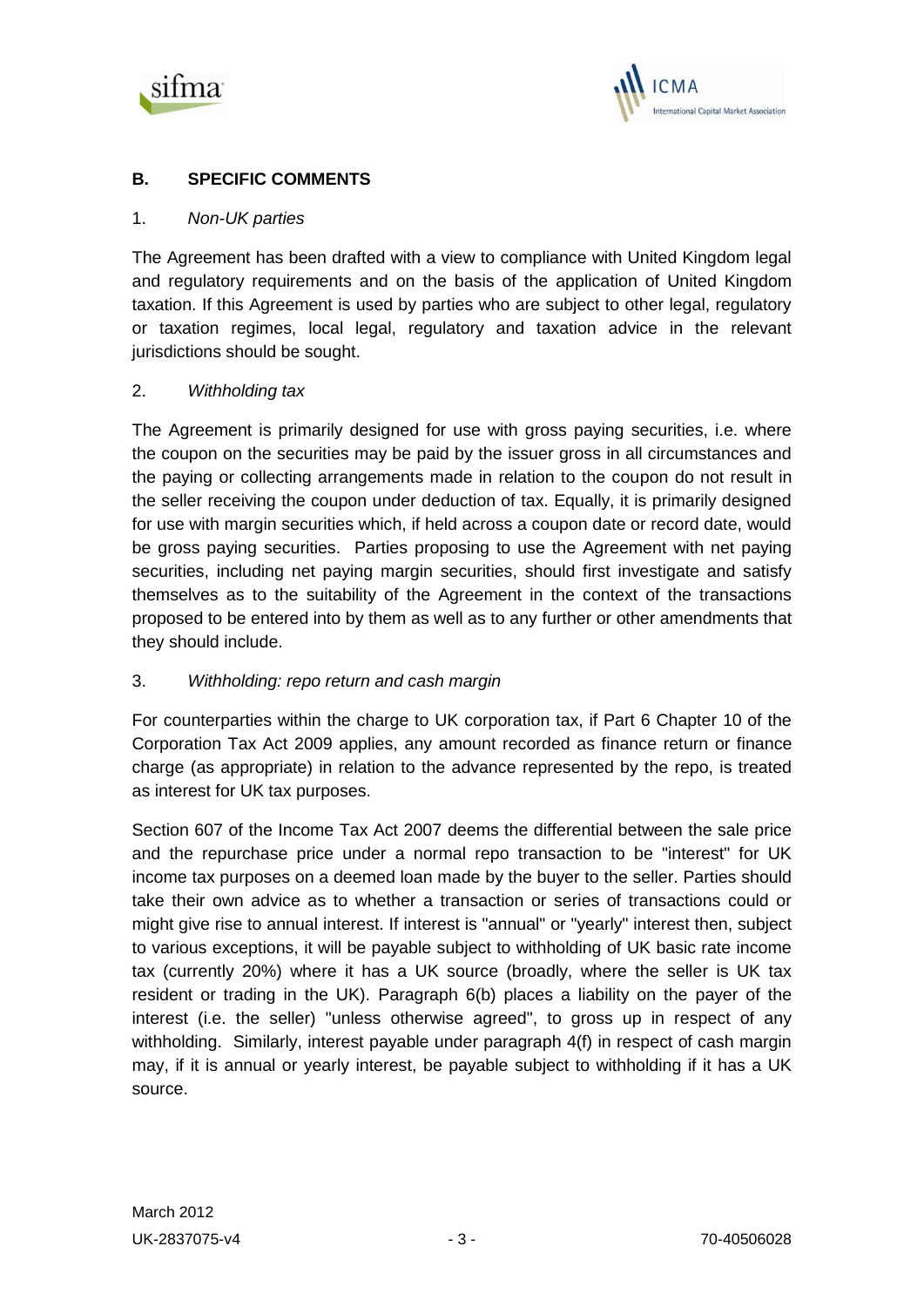



# 4. *Agency transactions*

The Agreement contains an annex, the Agency Annex, to be published shortly, which permits one party to act as agent for an identified principal and which contains additional provisions required for agency transactions. The provisions permit a party to act as agent for more than one principal and as principal for its own account provided that each agency transaction is specified as such at the time at which it is entered into and is effected for a single designated principal whose identity is disclosed to the other party.

The annex contains a provision whereby a party is entitled to call an event of default if an event of default occurs in relation to the agent.

The Agency Annex does not cover transactions for unnamed principals, block transactions (i.e. single transactions which are allocated among two or more underlying principals) or transactions which are to be allocated to principals after they have been entered into. However, SIFMA and ICMA have published a form of Addendum to the Agency Annex, which, if entered into by the parties provides for multiple principals, block transactions and allocation after the date of agreement between the agent and the counterparty as to the terms of a transaction. Parties who propose to utilise this Addendum should first satisfy themselves as to their legal and contractual position in the period prior to allocation being made.

In the interest of simplicity, the Agency Annex does not permit transactions where both parties are acting as agents.

## 5. *Base currency*

The parties must determine the base currency for the Agreement by specifying it in Annex I. Base currency is used for the purposes of the set-off provisions and the margining provisions of the Agreement. The choice of base currency is a matter for the parties. Relevant factors are likely to include the location and jurisdiction of incorporation of the parties and the currency of the purchase and repurchase prices and of the securities likely to be covered by the Agreement. Parties should note that an exchange rate exposure may arise in some circumstances on the insolvency of a counterparty where the base currency is not the currency of the place of incorporation. This is because, in the event that the counterparty goes into liquidation and the nondefaulting party claims for any excess owed to it after the set-off provisions have been applied in accordance with paragraph 10(d)(ii), the claim is in a currency other than the currency of the place of incorporation of the counterparty, the law applicable to the liquidation may require its conversion into that currency.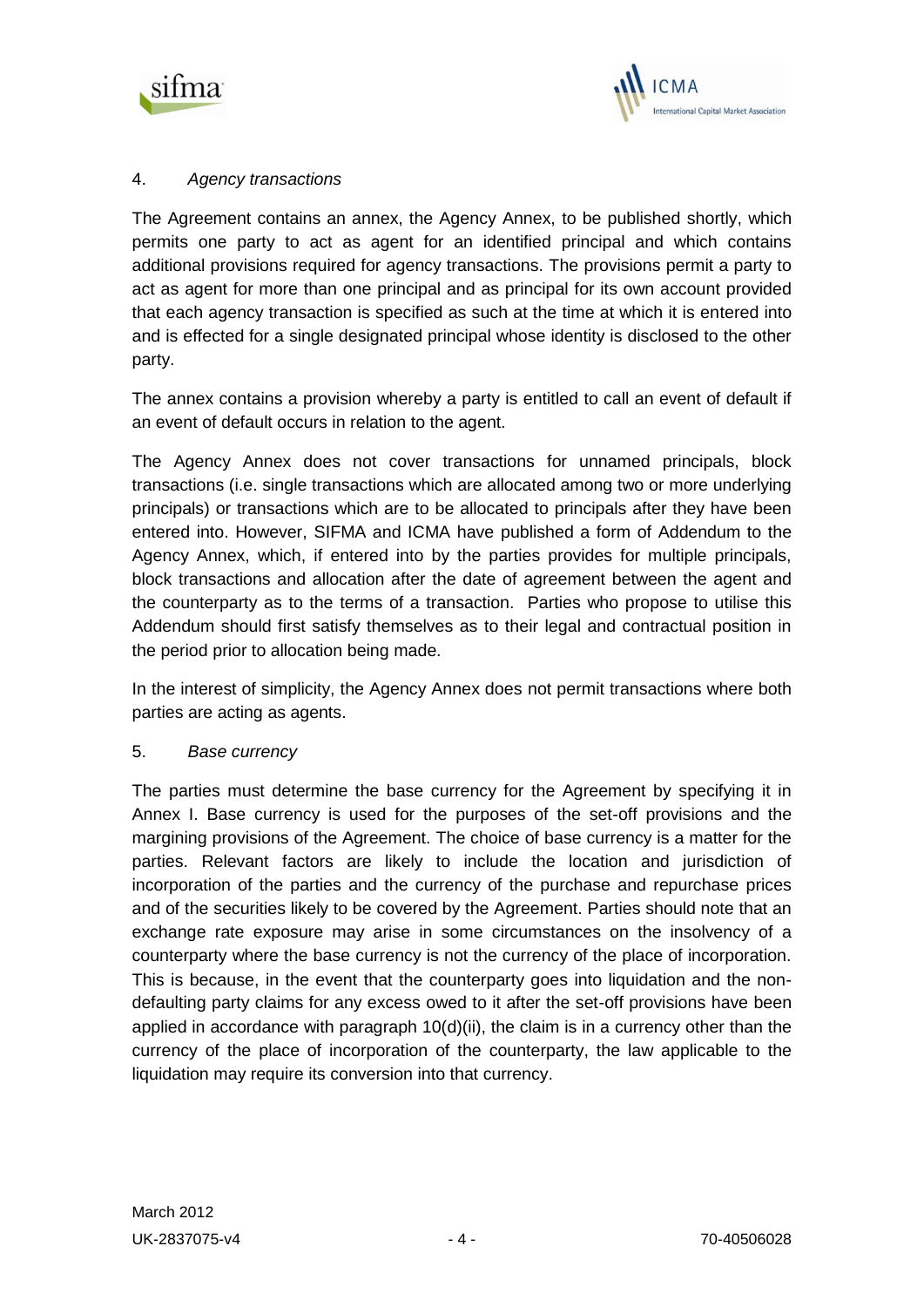



# **C. PROVISIONS OF THE AGREEMENT**

## *Applicability (paragraph 1)*

This paragraph sets out the general scope and applicability of the Agreement. It contemplates the inclusion in Annex I of supplemental terms and conditions and written modifications of the Agreement. Annex I provides a note of the matters which are expressly left to be agreed between the parties in the Agreement and also permits additional supplemental terms and conditions to be included.

If it is intended that the parties will carry out buy/sell backs and/or agency transactions under the Agreement, this must be stated in Annex I, and, if so, the provisions of the Buy/Sell Back Annex and/or the Agency Annex will be applicable. If parties do not wish the Agreement to be used for these transactions, the relevant paragraph in Annex I should be deleted.

The Agreement was not designed to cover equities, US Treasury instruments and net paying securities. Since the 1995 Version, annexes or wording have been developed to accommodate such securities. Therefore in the 2011 Version (as in the 2000 Version), there is no reference in the Heading to the Agreement to the exclusion of such securities. However, parties seeking to enter into transactions involving equities, US Treasury instruments and/or net paying securities should first investigate and ensure that the documentation is appropriate for their circumstances.

## *Definitions (paragraph 2)*

The 2011 Version incorporates revisions to the definitions made both to accommodate new defined terms and to update or incorporate certain specific definitions. A selection of definitions are discussed below, and more detail on the revisions to the definitions is provided in Exhibit I to these guidance notes.

```
"Act of Insolvency" (paragraph 2(a))
```
This definition includes those events to be considered to be clear indications of a counterparty's inability to perform its obligations under an agreement of this type. The range of events has been expanded in the 2011 Version and other revisions have been made – see Exhibit I to these guidance notes for details.

## "Default Market Value" (paragraph 2(m))

The procedure for determining the "Default Market Value" of securities has been revised in the 2011 Version. Further detail is provided in the section below dealing with paragraph 10 of the Agreement and in Exhibit I to these guidance notes.

```
"Designated Office" (paragraph 2(p))
```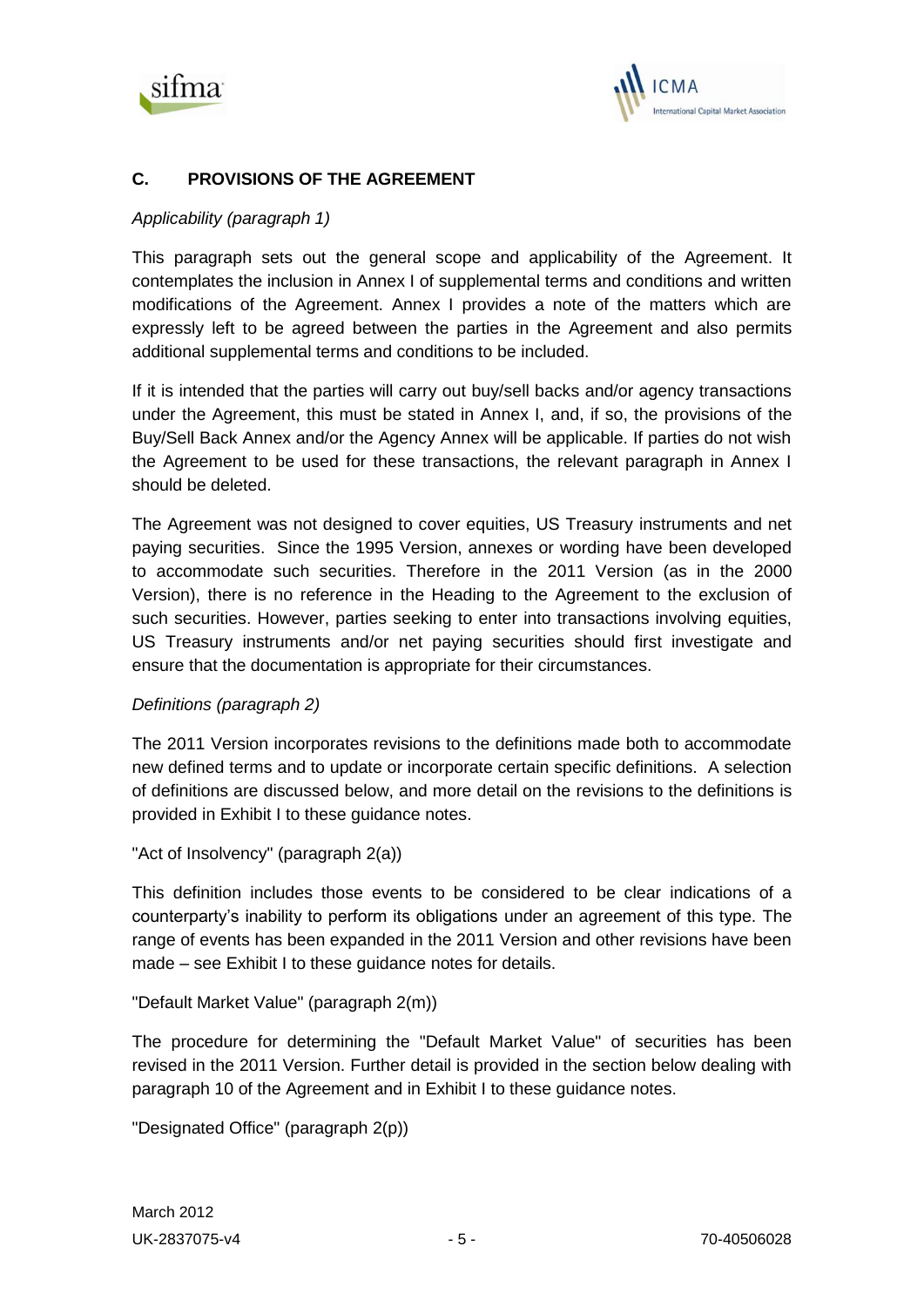



The Agreement requires parties to specify the branches or offices through which they will enter transactions to be governed by the Agreement. This will enable parties, for credit and regulatory capital purposes, to enter into transactions only through branches or offices in jurisdictions in respect of which legal opinions as to the efficacy of the netting provisions of the Agreement have been obtained.

If parties use a branch or office in another jurisdiction, supervisors may not recognise the netting provisions of the Agreement for capital adequacy purposes with the consequence that gross exposures to counterparties may be required to be taken into account.

## "Income" (paragraph 2(y))

The definition of Income has been revised in the 2011 Version to provide that distributions which are a payment or repayment of principal in respect of the underlying securities constitute Income for the purposes of the Agreement. This means that if an installment of principal is repaid during the term of a repo the procedure set out in paragraph 5 in relation to income payments will apply and require the benefit of the repaid installment to be passed on in the same way as with income or dividends. A corresponding change has been made to the definition of "Equivalent Securities" in paragraph 2(u) of the 2011 Version so that principal installments repaid during the term of a repo and which have been dealt with under the paragraph 5 income procedure are excluded from the term.

"Market Value" (paragraph 2(ee))

This definition is used for the purposes of margining and substitution. In the 2011 Version, this definition has been amended so that it no longer provides that the value of suspended securities will be nil for the purposes of the margining calculations in paragraph 4, with the result that the suspension of purchased securities will not necessarily cause a transaction exposure in respect of the transaction concerned. The definition has also been amended to allow the parties to apply a "Margin Percentage" (the percentage, if any, agreed by the parties acting in a commercially reasonable manner) when valuing securities, to allow the parties to agree a source or other method for valuing securities, and to provide that securities will now be valued having regard to market practice for valuing such securities.

"Price Differential" (paragraph 2(kk))

In order to calculate the price differential for a transaction, the parties are required to apply the pricing rate to the purchase price on a 360, 365 or other day basis in accordance with the applicable market convention which determines whether interest is calculated in any jurisdiction on the basis of a year of 360 days, 365 days or any other number of days.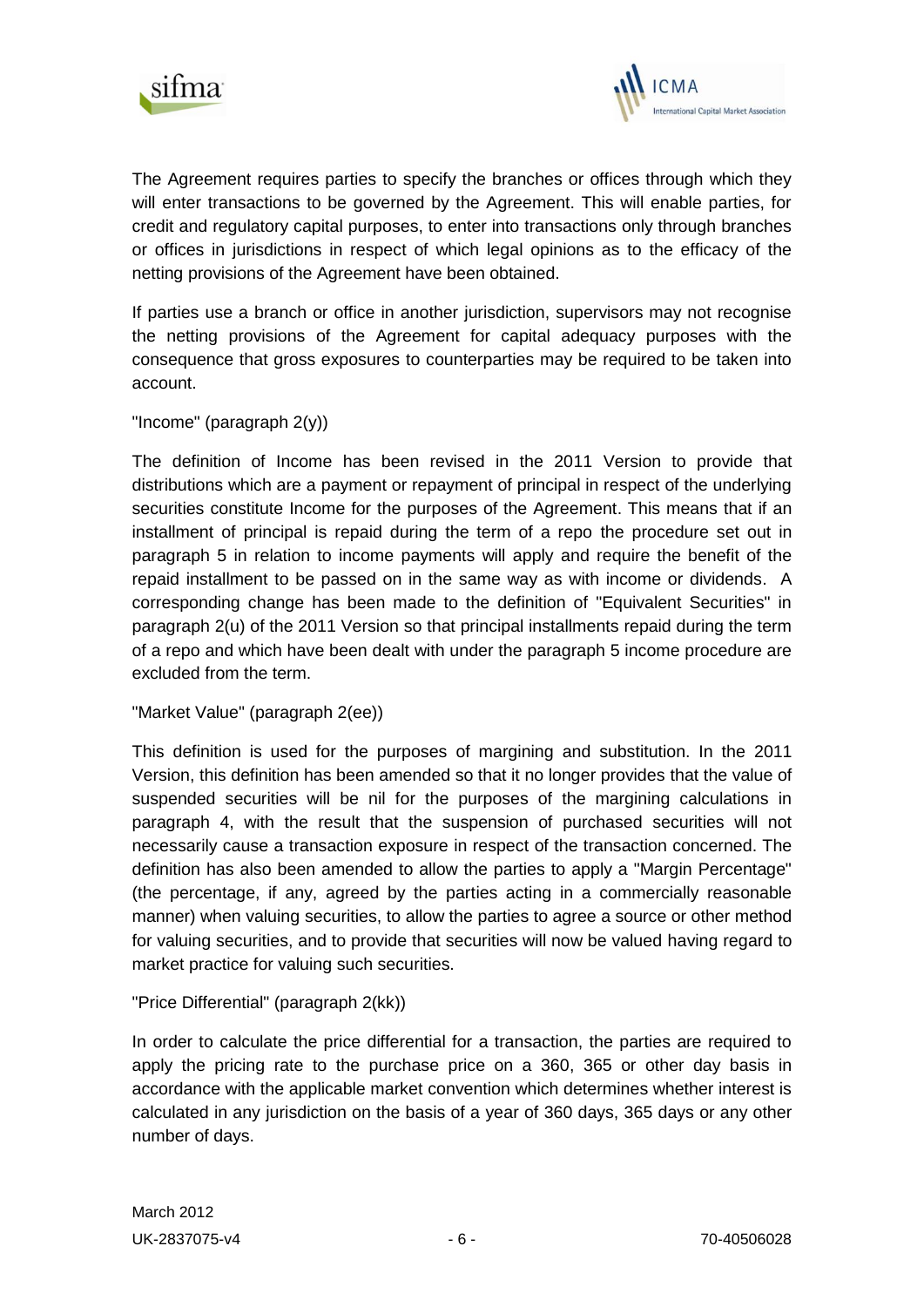



"Transaction Exposure" (paragraph 2(xx))

The definition of Transaction Exposure has been substantially amended in the 2011 Version and now sets out two alternative methods of calculation for the parties to choose from by making the relevant election in Annex I:

- Method (A) reflects the method of calculation used under the 2000 Version, where exposure is equal to: (i) the product of the accrued Repurchase Price at such time and the applicable Margin Ratio (broadly, the Market Value of the Purchased Securities at the time the relevant transaction was entered into, divided by the Purchase Price) less (ii) the Market Value of Equivalent Securities at such time.
- Method (B) is a new method of calculation, which, it is understood, reflects the practice of a number of market participants. Under this method, instead of applying a Margin Ratio to the Repurchase Price, a haircut may be applied to the Market Value of Equivalent Securities. Exposure is equal to: (i) the accrued Repurchase Price at such time; less (ii) the "Adjusted Value" of Equivalent Securities (being the Market Value of Equivalent Securities at such time after adjustment for any discount ("haircut") for the relevant securities, if any, as agreed by the parties).

If the result of the relevant calculation is positive, the buyer has a Transaction Exposure equal to the result of the calculation. If the result is negative, the seller has a Transaction Exposure equal to the absolute value of the result of the calculation. However, under Method (A), the Transaction Exposure is capped at the Repurchase Price as at the date of determination.

*Method (A) worked example:*

*Transaction Exposure = (R \* MR) - MV*

If:

- $\circ$  R (the accrued Repurchase Price at the time of calculation) = GBP 95
- $\circ$  MR (the Margin Ratio) = 11/10
- o MV (the Market Value of Equivalent Securities at the time of calculation)  $=$  GBP 90

then the Buyer would have a Transaction Exposure to the Seller equal to GBP 14.5 (being (GBP 95 \* 11/10) – GBP 90).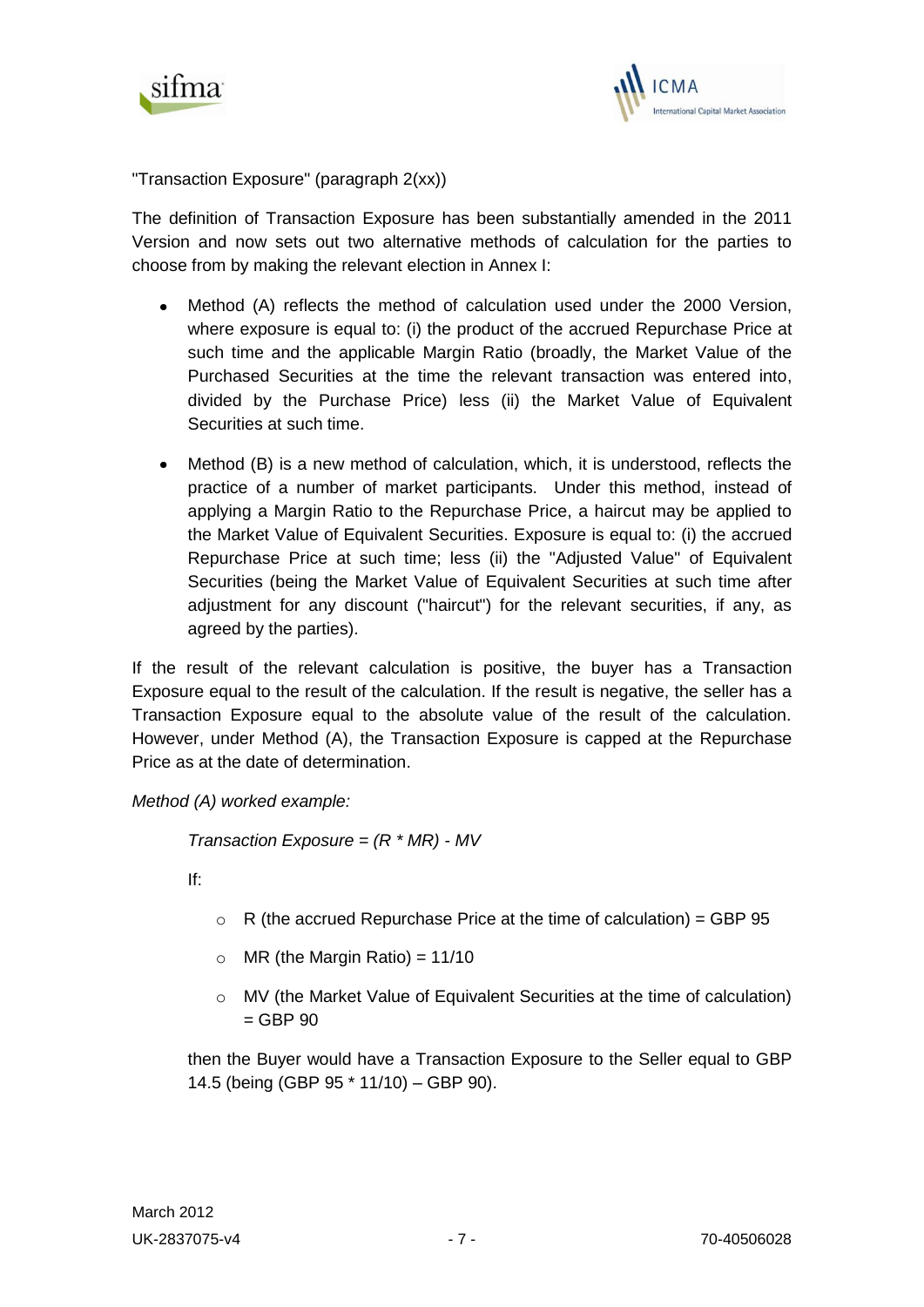



*Method (B) worked example:*

*Transaction Exposure = R – V* 

*where*  $V = MV(1 - H)$ 

If:

- $\circ$  R (the accrued Repurchase Price at the time of calculation) = GBP 95
- o MV (the Market Value of Equivalent Securities at the time of calculation)  $=$  GBP 90
- $\circ$  H (the haircut) = 0.1

then the Buyer would have a Transaction Exposure to the Seller equal to GBP 14 (being (GBP 95 – ((GBP 90) $*(1 - 0.1))$ ).

# *Initiation; Confirmation; Termination (paragraph 3)*

This paragraph describes the mechanics of initiating, confirming and terminating a transaction. The Agreement contemplates that either party may initiate a transaction orally or in writing and that one or both parties (depending on whether the transaction is between a dealer and a customer, or between two dealers) shall deliver a written confirmation. The confirmation may be substantially in the form of Annex II and must contain certain prescribed information together with such additional terms as the parties may agree.

In the case of a buy/sell back transaction, the Buy/Sell Back Annex permits the parties to deliver a single confirmation which relates to both legs of the buy/sell back transaction or a separate confirmation for each leg of the transaction. The confirmation or confirmations relating to a buy/sell back transaction must specify the pricing rate applicable to that transaction.

If a transaction is a buy/sell back transaction and/or an agency transaction, this must be specified in the confirmation.

Termination of on demand transactions may be initiated by either the buyer or the seller. Termination will occur after not less than the minimum period customarily required for settlement or delivery of money or equivalent securities of the relevant kind from the date of demand.

## *Margin Maintenance (paragraph 4)*

The Agreement fixes the amount of margin at the outset of each transaction by reference to the value of the securities at the purchase date and the purchase price to give the "Margin Ratio", which is defined as the market value of the purchased securities at the time when the transaction was entered into divided by the purchase

March 2012 UK-2837075-v4 - 8 - 8 - 70-40506028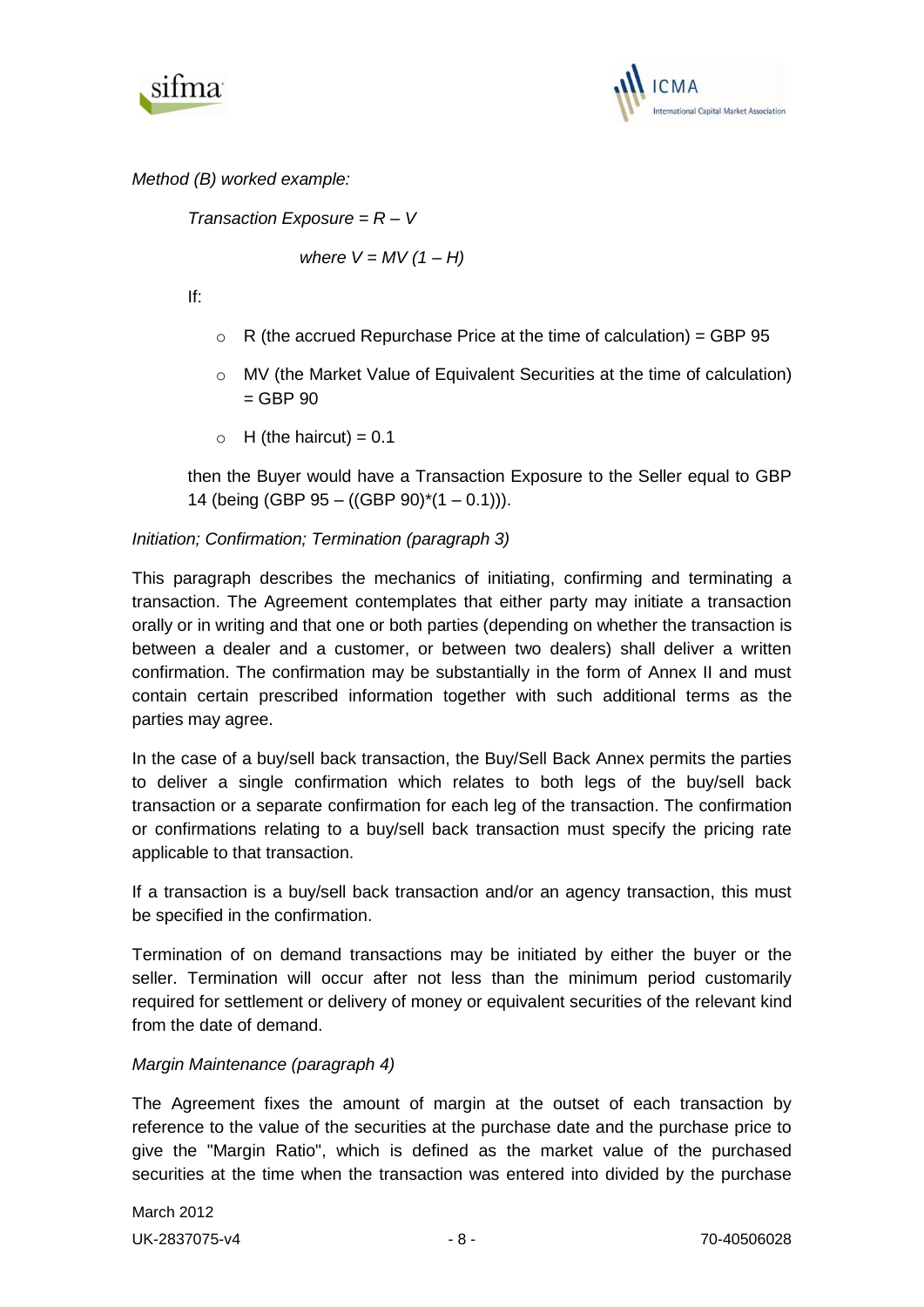



price. The parties may choose a different margin ratio for any or all transactions entered into under the Agreement.

If a transaction relates to different types of securities and the parties attribute the purchase price among the different types, the definition of margin ratio permits a separate margin ratio to be applied to each type of security.

This paragraph requires margin to be calculated on a global basis for all transactions outstanding under the Agreement to give an overall "Net Exposure".

A margin call is satisfied by making a "Margin Transfer", which may be by way of cash or securities. The combination of cash and securities in any margin transfer is at the option of the party making the transfer, but any securities transferred must be reasonably acceptable to the other party. Where cash is transferred, the parties may specify the currency, the rate at which interest shall accrue on that cash and the interest payment dates.

If a party (the "Transferor") is obliged to make a Margin Transfer of securities which are equivalent to those previously transferred as margin securities ("Equivalent Margin Securities") but is unable to do so on the relevant day, having made all reasonable efforts, for any reason relating to the securities or the clearing system through which the securities are to be transferred then it will immediately pay to the other party cash margin at least equal to the market value of the Equivalent Margin Securities. Unless the parties otherwise agree, such cash margin shall not bear interest. Additionally, if the non-delivery of the Equivalent Margin Securities is continuing for two business days or more, the other party may, by notice, require the Transferor to pay an amount (the "Cash Equivalent Amount") determined by the other party as equal to the Default Market Value of the Equivalent Margin Securities in accordance with paragraph 10(f) of the Agreement.

The parties may elect not to include a particular transaction in the global margin calculation but instead to provide margin separately in such manner as the parties shall agree.

By mutual agreement between the parties, the parties may also elect to reprice a transaction rather than apply the margin maintenance provisions. A repricing may be achieved by way of adjustment to the purchase price or the securities.

Paragraph 4(k) provides for the elimination of an exposure by, in effect, adjusting the repurchase price for the securities. This is done by terminating the original transaction and replacing it with a new transaction in which the purchased securities are equivalent to the purchased securities in the original transaction. The purchase price for the new transaction shall be the market value of those securities at the date of the repricing as adjusted by the margin ratio. The repurchase date, the pricing rate and the margin ratio are identical to those of the original transaction.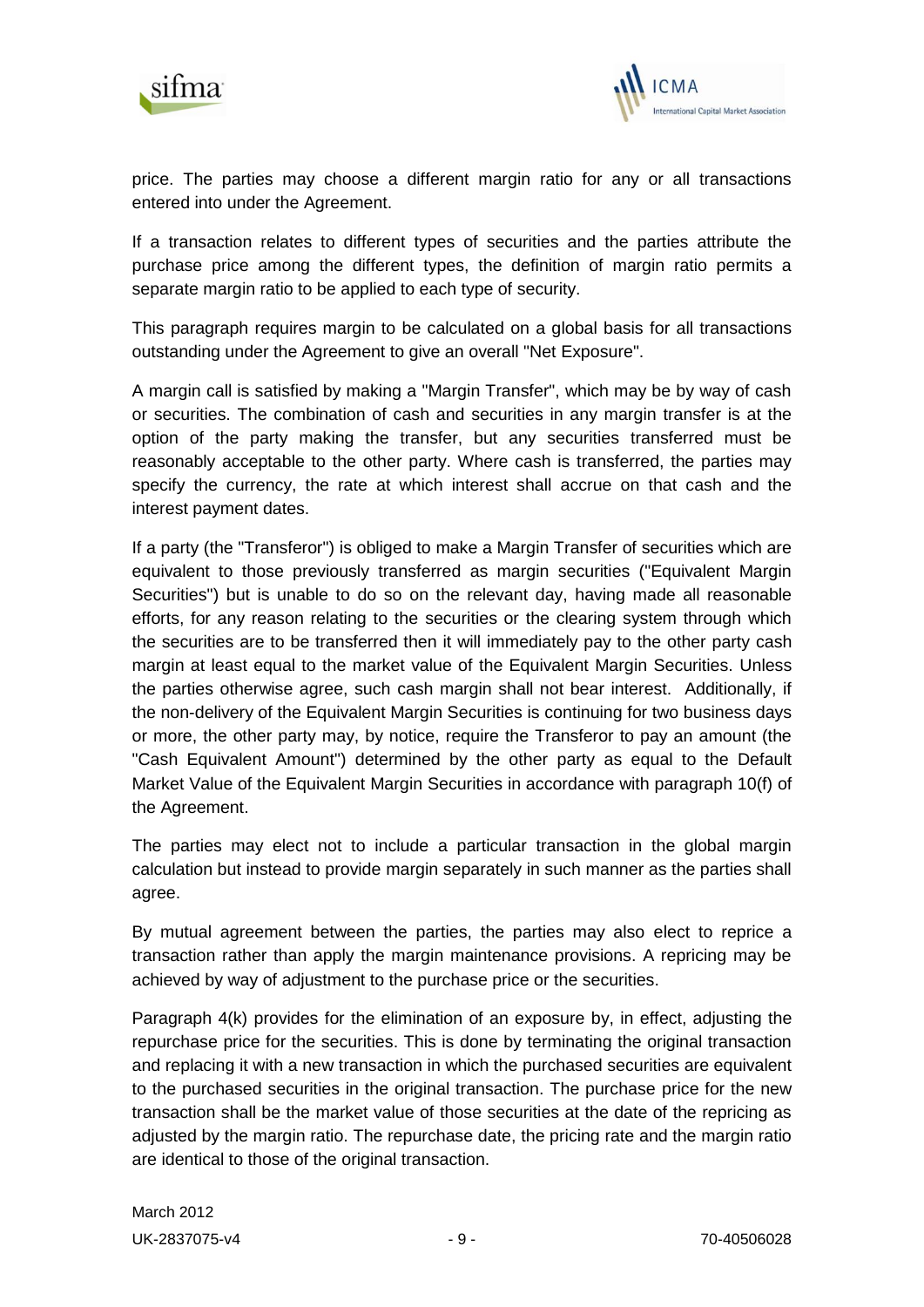



Paragraph 4(l) provides for the elimination of an exposure by, in effect, adjusting the identity and/or the amount of the securities. This is done by terminating the original transaction and replacing it with a new transaction in respect of new securities with a market value substantially equal (recognising that some discrepancy may arise from the need to deliver convenient quantities of the new securities) to the repurchase price under the original transaction (that is, the original purchase price as increased by the price differential accrued up to the date of the adjustment). The parties will need to agree upon the identity of the new securities at the relevant time; they may include some or all of the securities purchased under the original transaction, in which case only those deliveries of securities necessary to reflect the differences will be made.

In the case of repricing by way of adjustment to the securities, paragraph  $4(1)(i)$ provides that the original transaction shall be terminated on the adjustment date on such terms as the parties shall agree and, except for the items specified in paragraph 4(l), the terms of the new transaction shall also be agreed by the parties.

This leaves the parties with flexibility to effect the adjustment in whichever way they wish. For example, if the parties wish to avoid either an early payment of the price differential on the original transaction or compounding of the pricing rate, they can provide for the purchase price under the new transaction to be equal to the purchase price of the original transaction. The price differential for the new transaction would then be adjusted by adding the accrued price differential in respect of the original transaction.

## *Income Payments (paragraph 5)*

This paragraph provides that where an income payment date occurs during the term of a transaction, or afterwards if the income payment date occurs before equivalent securities have been delivered to the seller or, if earlier, an Early Termination Date or the termination of the Transaction under paragraph 10(i) of the Agreement has occurred, then the buyer will on the date of the income payment transfer to the seller an amount equal to that income payment. A similar provision applies to margin securities held over an income payment date.

## *Payment and Transfer (paragraph 6)*

This paragraph deals with the transfer of title and with the practicalities of payment and transfer.

All transfers of securities under the Agreement (whether on the first or second leg of a transaction or by way of transfer, adjustment or return of margin) pass absolute title to those securities to the transferee.

The provisions for the method of the transfer of securities are flexible; the method of transfer may be as agreed between the parties (sub-paragraph 6(a)(iii)).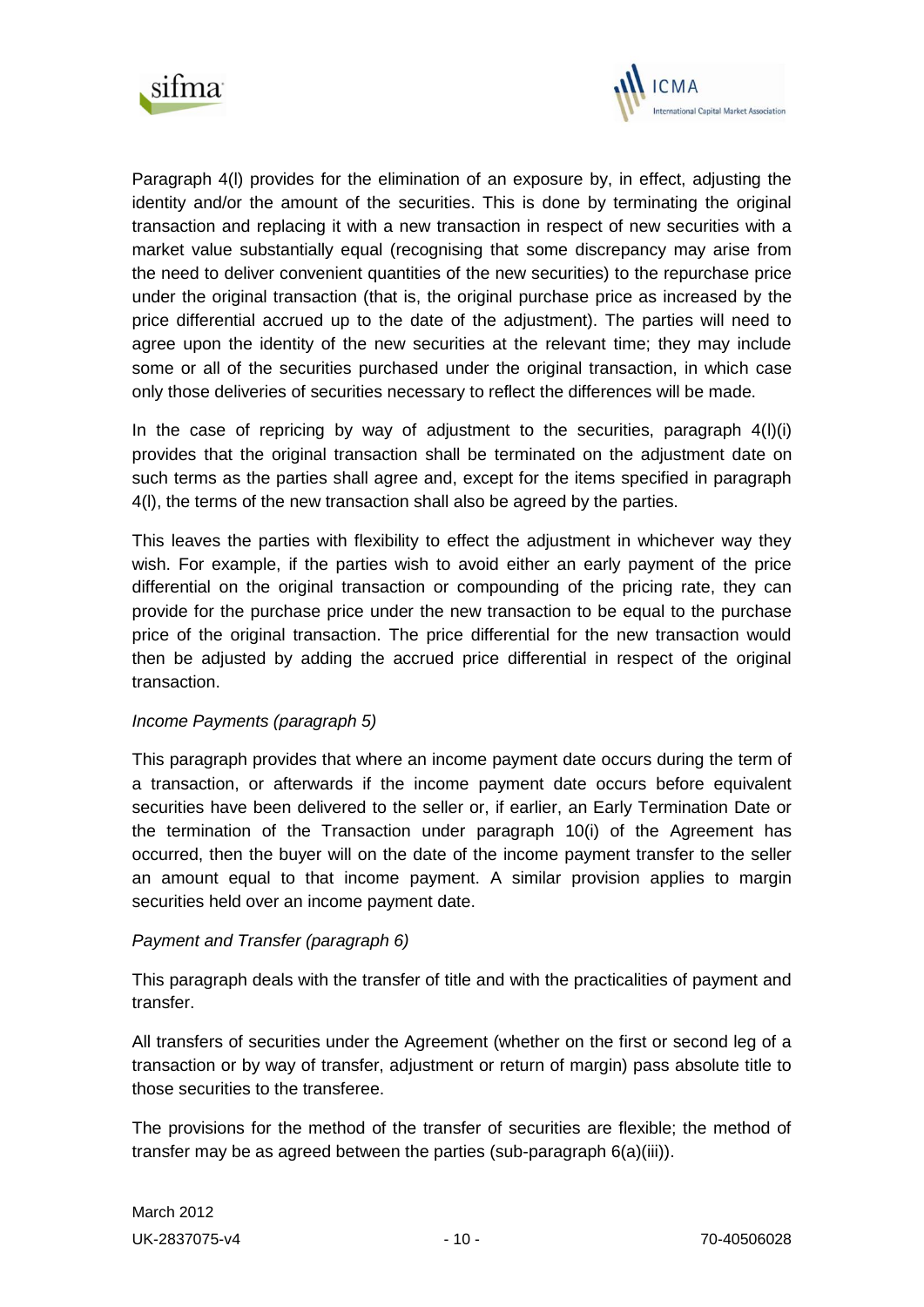



All monies payable must be paid gross unless withholding or deduction is required by law (paragraph 6(b)). In that case, there must be a "grossing up".

Paragraph 6(j) applies if the parties have specified in Annex I that it is to apply. If it is specified to apply, then a condition precedent is introduced which states that a party may withhold its payments and deliveries under the Agreement (other than its obligations under paragraph 10) if any of the events specified in paragraph 10 (which contains the events of default) has occurred and is continuing in relation to the counterparty.<sup>2</sup>

# *Contractual Currency (paragraph 7)*

All payments made in respect of the purchase price and the repurchase price must be made in the contractual currency (i.e. the currency specified on a transaction by transaction basis). The contractual currency should be distinguished from the base currency which is specified (in Annex I) for the purposes of the Agreement as a whole, and which is used in the calculation of set-off and margin (paragraph 10(d)(ii)).

## *Substitution (paragraph 8)*

This permits the seller or the transferor of margin, if the parties agree, to substitute other securities for any purchased securities or margin securities. The new securities must have a market value at least equal to the securities which they replace.

## *Representations (paragraph 9)*

This paragraph includes the customary representations for agreements of this type. Representation (b) is that each party will engage in transactions as principal (unless the transaction is an agency transaction).

If a transaction is not an agency transaction, it is important that this representation can be given in order for the set-off mechanism in paragraph 10 to be effective. In order for set-off to be effective on the insolvency of a UK party to the Agreement, the debts owed by and to each party must be owed by and to it acting in the same capacity.

Where one party is acting as an agent and the Agency Annex applies, representation (b) is amended to include a representation that the party has complied with the conditions of the Agency Annex.

Representation (g) is a representation that each party is not relying on the advice of the other, that it has made its own decisions regarding the entering into of any transactions under the Agreement and that it understands the terms, conditions and risks of each transaction. Each party should check whether this representation is accurate, both at the time of entering the Agreement and any transaction.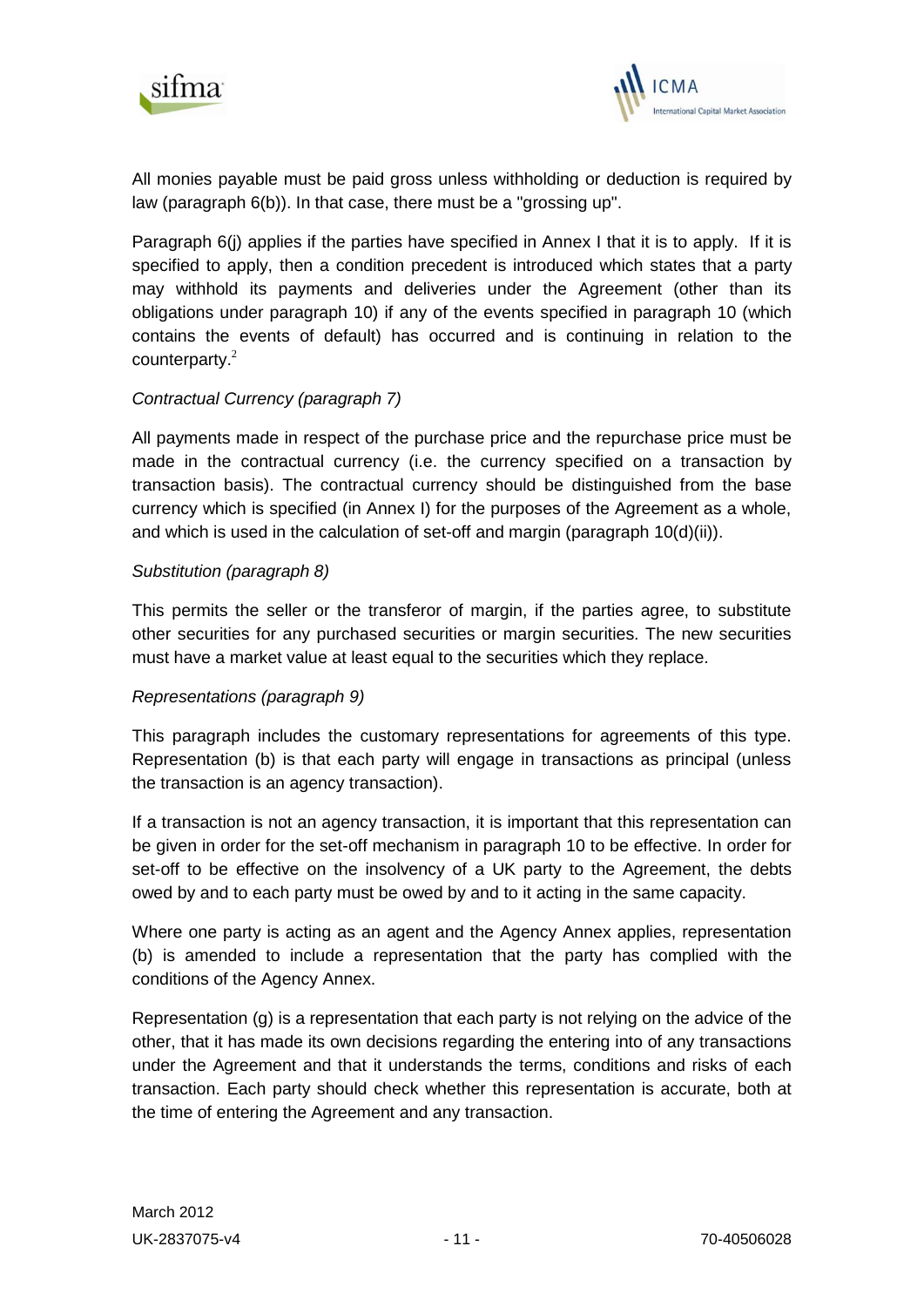



# *Events of Default (paragraph 10)*

This paragraph specifies ten Events of Default that may be (broadly) summarised as follows:

- failure to pay the purchase price on the purchase date or the repurchase price on the repurchase date;
- failure to deliver purchased securities on the purchase date or equivalent securities on the repurchase date, in either case within the standard settlement time for delivery of those securities (this Event of Default will only apply if the parties have specified in Annex I that it is to apply);
- failure to pay any sum due in circumstances where the "mini close-out" provisions of paragraph 10(h) or (i) have been applied;
- failure to comply with the margin maintenance provisions;
- failure to pay manufactured dividends;
- act of insolvency;
- incorrect or untrue representations;
- admission by a party of its inability or intention not to perform obligations under the Agreement;
- being declared in default by or being suspended from membership of any securities exchange or being prohibited from dealing in securities by any competent authority, on the grounds of failure to meet requirements relating to financial resources or credit rating; and
- failure to perform any other obligation(s) under the Agreement which is not remedied after 30 days' notice by the non-defaulting party.

The parties are free to agree upon further Events of Default if they so wish.

The methodology in calling an Event of Default has been amended in the 2011 Version. Under the 2000 Version to have an Event of Default you need both the occurrence of the relevant event and a notice by the non-defaulting party (except in the case of certain acts of insolvency where default is automatic). In the 2000 Version, the occurrence of the Event of Default lead automatically to a termination of the Agreement. Under the 2011 Version the occurrence of the relevant event is itself defined as an Event of Default, without the need for a notice, but the occurrence of an

<sup>&</sup>lt;sup>2</sup> Provisions of this kind are currently the subject of ongoing litigation. In addition, regulatory authorities are considering such provisions both in the context of resolution regimes and regulatory capital.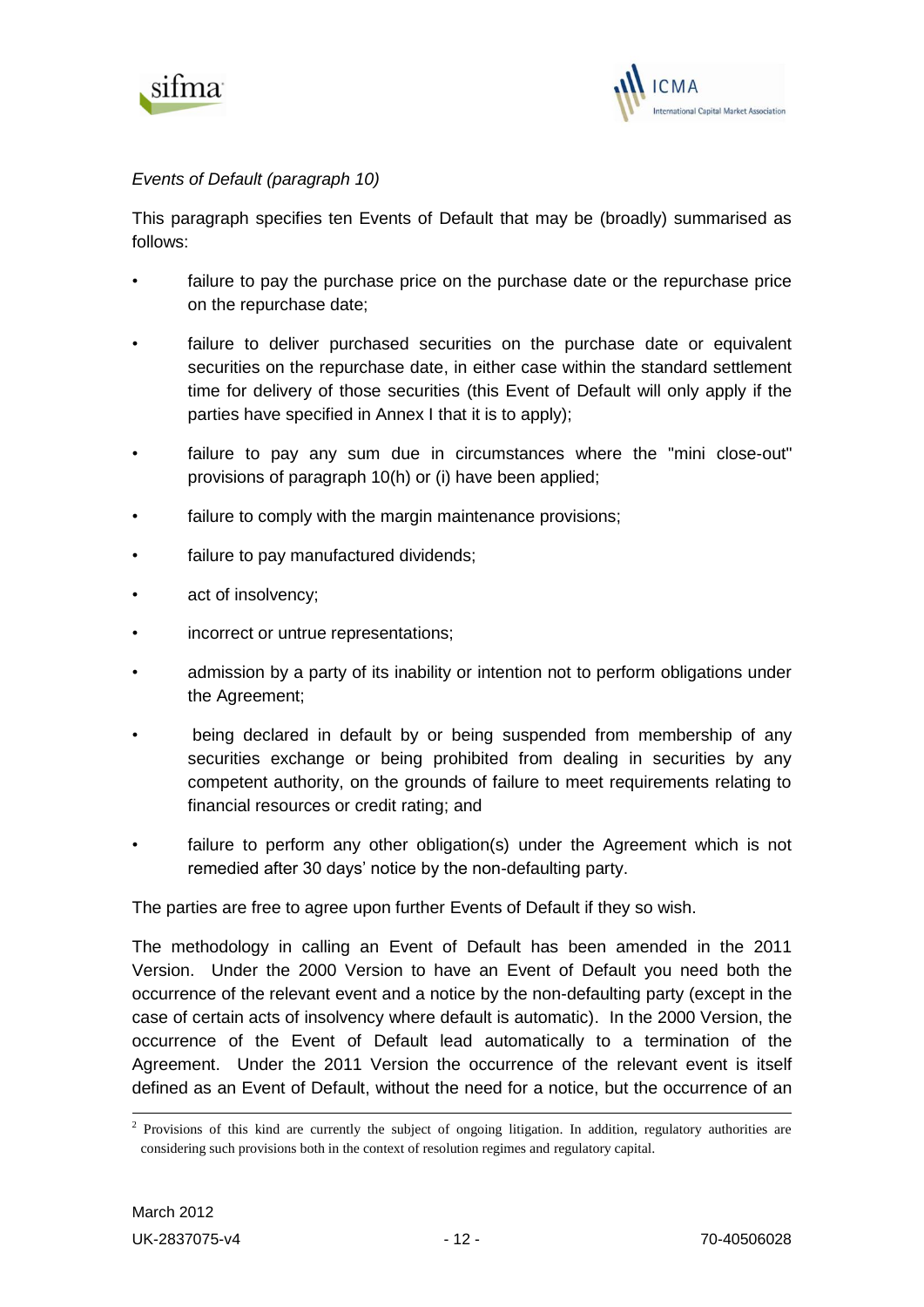



Event of Default will not trigger a termination of the Agreement unless the nondefaulting party gives notice designating an "Early Termination Date". Under the 2000 Version the presentation of a petition for the winding up of a party, or the appointment of a liquidator, triggers an automatic termination. Under the 2011 Version, however, the parties have to elect whether they want this event to lead to an automatic termination – now termed an "Automatic Early Termination".

The new procedure for the designation of an Early Termination Date is set out in paragraph 10(b) of the Agreement. If at any time an Event of Default has occurred and is continuing, the non-defaulting party may, by not more than 20 days' notice to the defaulting party specifying the relevant Event of Default, designate an Early Termination Date in respect of all outstanding transactions. The non-defaulting party therefore has more flexibility regarding the selection of the close out date. Where Automatic Early Termination has been specified in Annex I with respect to the defaulting party, the Early Termination Date in respect of all outstanding transactions will be automatically triggered by the occurrence of certain acts of insolvency in relation to the defaulting party, namely the presentation of a petition for winding up or the appointment of a liquidator.

Additionally, paragraph 10(d)(ii) now explicitly provides that the calculation of the close out amount payable will take into account amounts payable under paragraphs 10(g) (relating to expenses and interest thereon) and 12 (Interest).

The occurrence of an Early Termination Date triggers the acceleration of outstanding transactions, conversion of delivery obligations in respect of securities to cash sums based on the market value of those securities (converted into the base currency where necessary) and the application of set-off. The non-defaulting party must provide to the defaulting party a statement showing in reasonable detail such calculations and specifying the balance payable by one party to the other. Such balance will be payable on the business day following the date of such statement however (to the extent permitted by applicable law) interest shall accrue on such amount from and including the Early Termination Date to, but excluding, the date of payment. The defaulting party will be liable for the non-defaulting party's expenses in connection with the Event of Default, together with interest.

Where there has been a failure to deliver the purchased securities to the buyer on the purchase date or to deliver equivalent securities to the seller on the repurchase date, as indicated above, that will only be an Event of Default if the parties have specified in Annex I that it is to be. Where it is not an Event of Default, and also where it is an Event of Default but the non-defaulting party chooses not to give a default notice designating an Early Termination Date, the non-defaulting party is entitled to:

require the repayment of the purchase price or repurchase price if it has paid it; or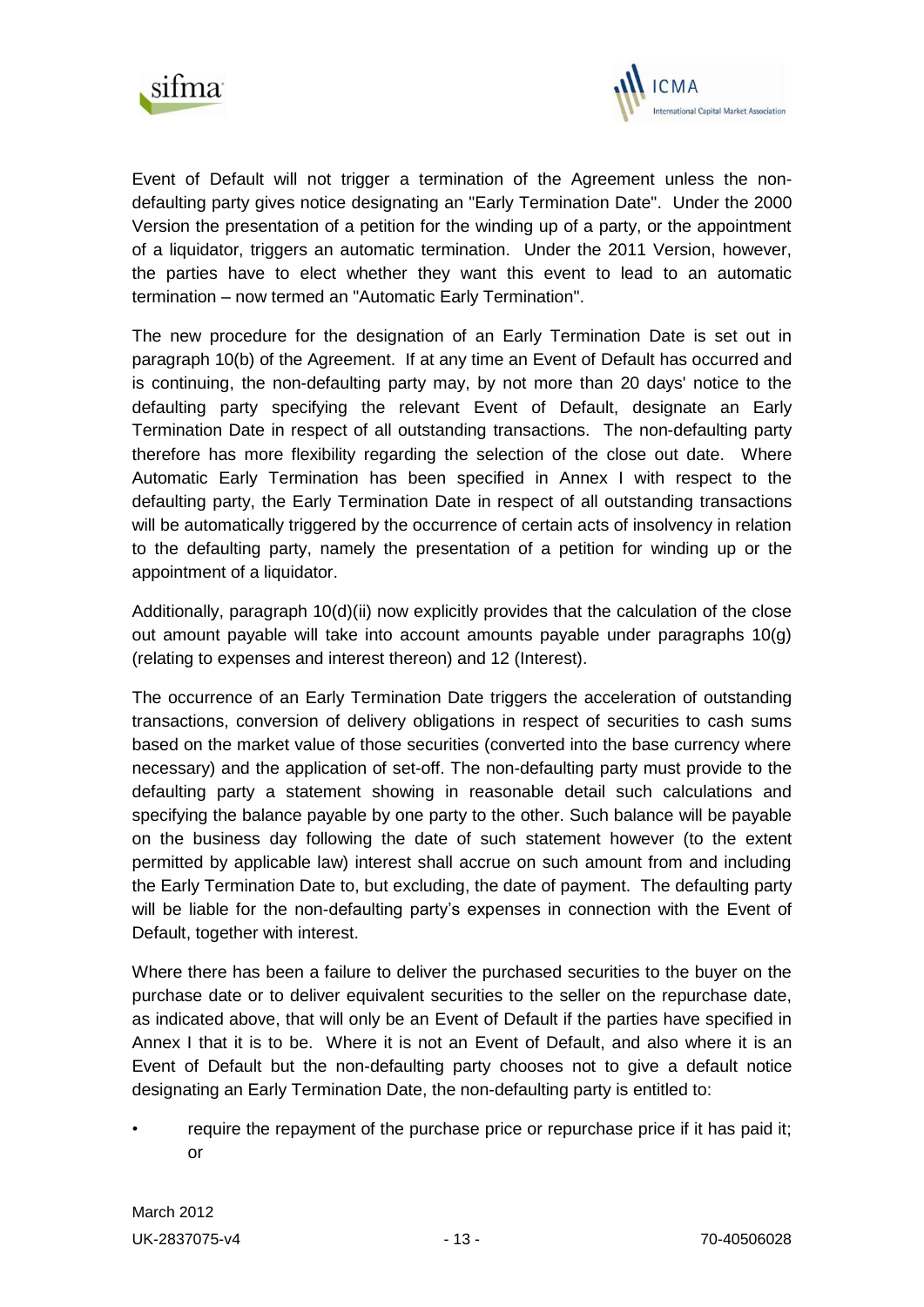



- if it has a transaction exposure in respect of the relevant transaction, require the payment of cash margin; or
- by written notice, declare that only that transaction or, in the case of a partial failure to deliver equivalent securities, the part of that transaction which corresponds to the equivalent securities that have not been delivered, shall be terminated.

The procedure for the calculation of the close-out amount has been amended in the 2011 Version, amongst other things, to provide more flexibility to the non-defaulting party as to the default valuation time.

The non-defaulting party calculates the close-out amount by reference to an actual sale or purchase price or, if the non-defaulting party chooses, the market value of the securities, in either case at any time "on or about the Early Termination Date" (as opposed to the requirement under the 2000 Version that this be during the five dealing days following the occurrence of the Event of Default). As under the 2000 Version, in each case transaction costs are also taken into account and, where an actual sale or purchase is not for the whole amount of the relevant securities, the possibility of more than one sale or purchase is contemplated.

Where the non-defaulting party chooses to apply the market value of the securities, market value is derived from quotations obtained from market participants.

Additional provisions have been included in the 2011 Version to allow for adjustments to be made to the value of any security: (x) to reflect accrued but unpaid coupons not reflected in the price or prices quoted in respect of such securities; and (y) in respect of any Pool Factor Affected Security, to reflect the realisable value of such security, taking into consideration the Pool Factor Distortion (paragraph 10(f)(ii)(A)). A Pool Factor Affected Security is a security, other than an equity security, in respect of which the decimal value of the outstanding principal divided by the original principal balance of such security is less than one (as indicated by any pool factor applicable to such security), such circumstances a "Pool Factor Distortion". For example, if a mortgagebacked security has an original principal amount of USD 100 and a current outstanding principal amount of USD 60, indicated by a pool factor of 0.6, because a proportion of the mortgages underlying that issue of securities have matured and the value has been released to the holders of the securities, then that security would be a Pool Factor Affected Security. Any such adjustments are to be made in a commercially reasonable manner.

If, however, the non-defaulting party has endeavoured but been unable to sell or purchase securities or to obtain quotations, or has determined that it would not be commercially reasonable to sell or purchase securities at the prices bid or offered or to obtain such quotations (e.g. where the position is so large that this will materially affect the quotations that could be obtained) or that it is not commercially reasonable to utilise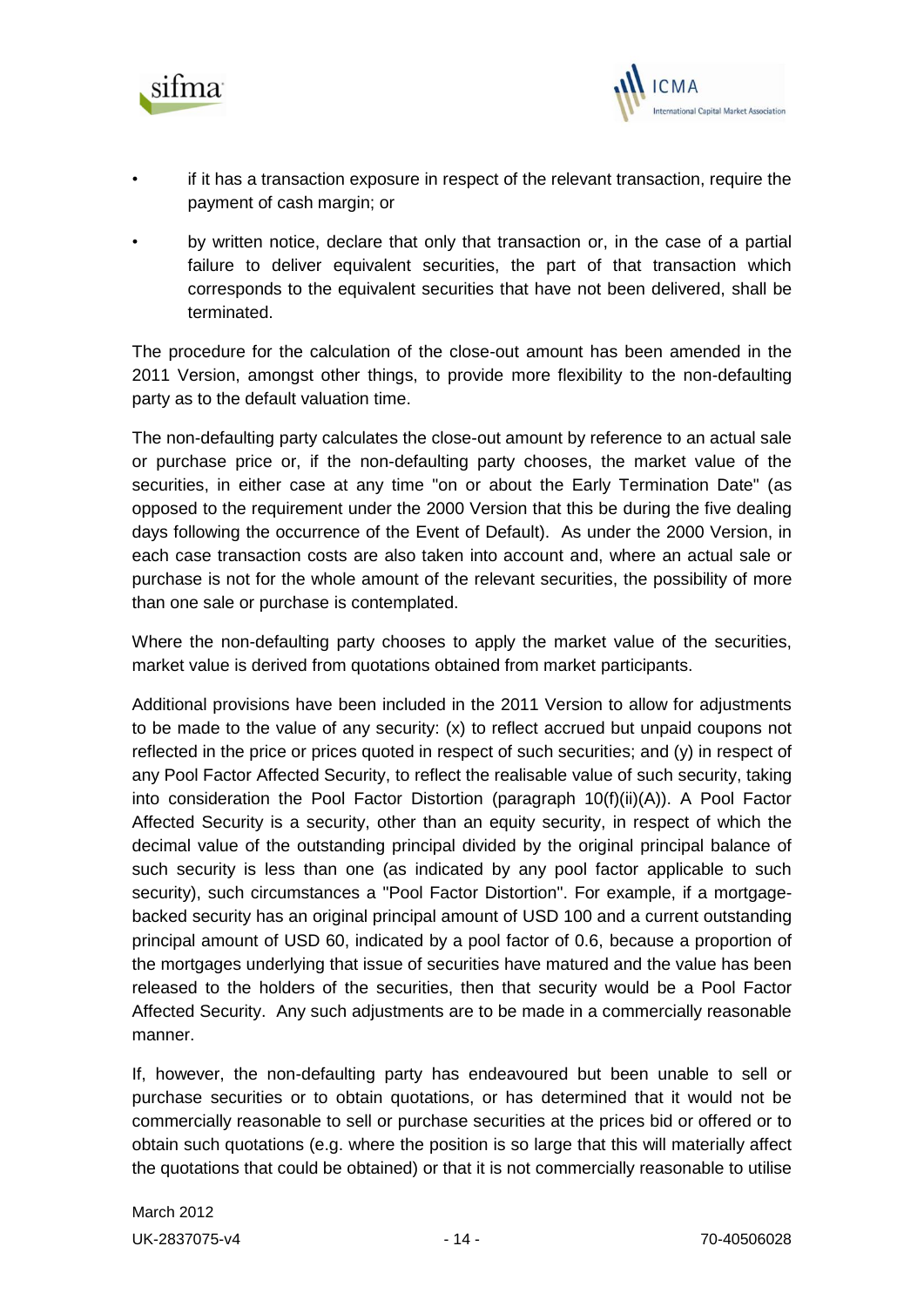



the quotations obtained (e.g. where the securities are very illiquid and there is considerable disparity between the quotations obtained), it may instead determine the market value to be the "Net Value" of the securities. The "Net Value" is a fair market value reasonably determined by the non-defaulting party and derived from such pricing sources (including trading prices) and based on such pricing methods as the nondefaulting party considers appropriate, less transaction costs which would be incurred or reasonably anticipated in connection with the purchase or sale of such securities.

Users should note that by entering into the 2011 Version (and indeed, this is also true of the 2000 Version), they agree that "buy-ins" will be dealt with under the 2011 Version and not according to the buy-in rules applicable to cash trades under section 450 of the ICMA rules and recommendations. In the case of both an Event of Default and a mini close-out, the close-out prices are obtained by reference to market prices. There is thus no separate procedure for buying in the securities and charging the buyin price to the counterparty.

The prohibition on claiming consequential loss contained in the 2000 Version has been retained in the 2011 Version. Where an Event of Default or a mini close-out occurs, the defaulting party is required to pay to the non-defaulting party certain fees, costs and other expenses incurred by the other party as a result of the defaulting party's failure. These costs include the costs associated with entry into replacement transactions or unwinding or replacing any hedging transactions. For example, where an Event of Default occurs during the term of a transaction and the cost of entering into a replacement repo for the remainder of the original term has increased due to an increase in the repo rate, the non-defaulting party would be entitled to receive an amount equal to the additional cost. Where the non-defaulting party decides not to enter into replacement transactions but to replace or unwind any hedging transactions, the non-defaulting party is entitled to receive its good faith determination of its loss or expenses in connection with such replacement or unwinding of any hedging contracts. In both cases where the non-defaulting party achieves a gain as a result of the defaulting party's failure, the non-defaulting party must account to the defaulting party for such gain.

A new contractual set-off clause has been included at paragraph 10(n) of the 2011 Version, which provides that the close-out amount payable to one party (the payee) by the other (the payer) following an Event of Default may, at the option of the nondefaulting party, be set off against any amount payable by the payee to the payer under any other agreement between them.

## *Tax Event (paragraph 11)*

This paragraph provides that in the event of any action taken by a revenue authority or brought in a court of competent jurisdiction or a change in tax law or practice which has a material adverse effect on a party in the context of a transaction, that party may elect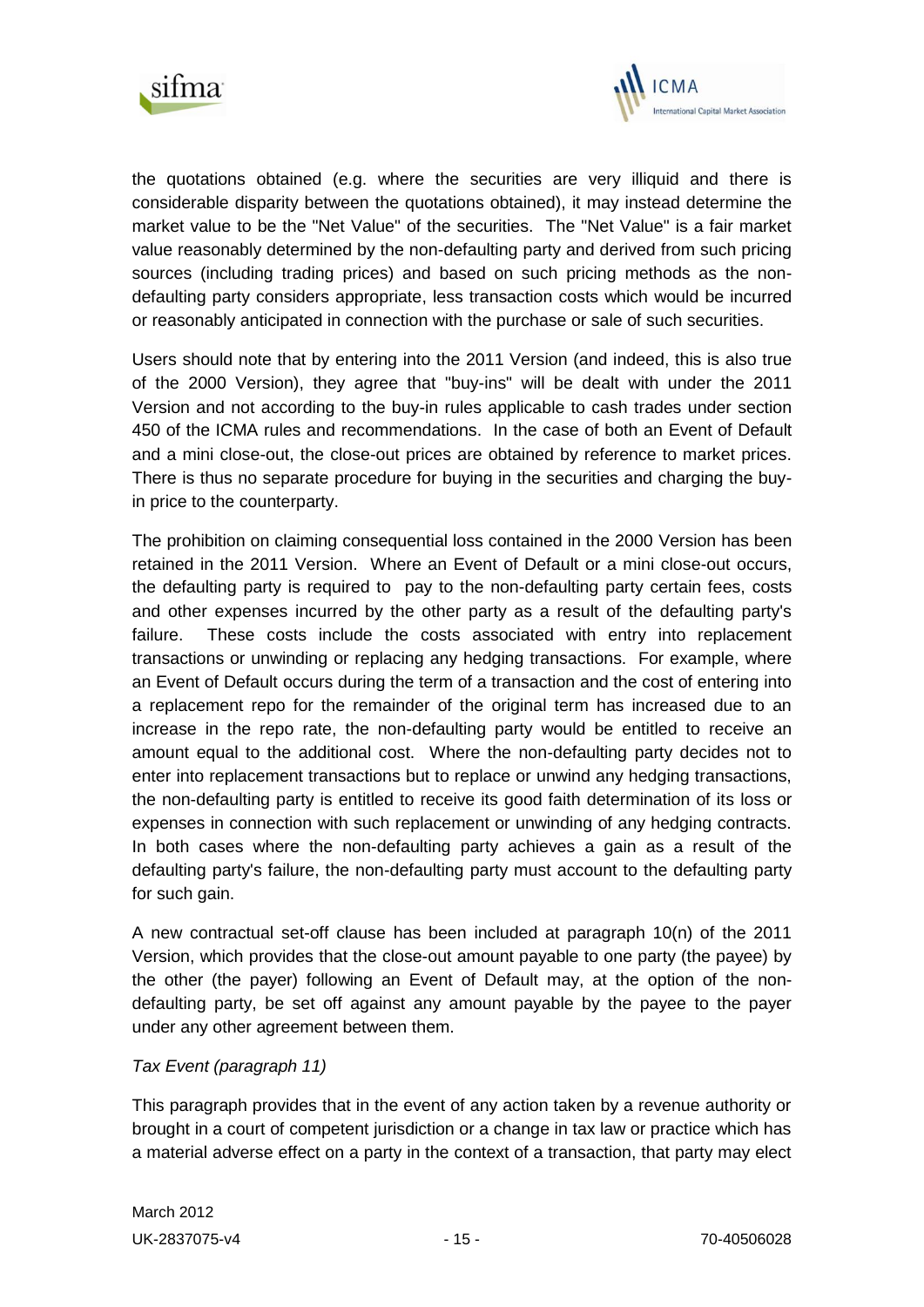



to terminate that transaction. If it does so elect, the other party may override the election to terminate the transaction, but in so doing will agree to indemnify the affected party against the adverse effect.

## *Interest (paragraph 12)*

This paragraph provides for interest to accrue on late payments.

## *Single Agreement (paragraph 13)*

This paragraph provides the acknowledgement that the Agreement and each transaction under it constitute a single contractual relationship. These provisions may assist in establishing that set-off is available in some insolvency proceedings.

## *Notices and Other Communications (paragraph 14)*

These are broadly standard provisions in agreements of this type. An amendment has been introduced into the 2011 Version which expressly contemplates the delivery of notices by email. References to the delivery of notices by telex have been deleted.

As in the 2000 Version, the notices provisions in the 2011 Version take into account the practical difficulties that can be experienced by parties seeking to serve default notices on defaulting parties in extreme market conditions. The relevant provision states that where the non-defaulting party has made all practical efforts to deliver the default notice in one of the normal ways, but has not been able to effect delivery, it can complete a "Special Default Notice", the effect of which will be to deem an event of default to occur on the date specified in the Special Default Notice. Under the 2011 Version, any Special Default Notice must designate the Early Termination Date.

*Entire Agreement; Severability (paragraph 15)*

These are standard provisions in agreements of this type.

*Non-assignability; Termination (paragraph 16)*

Rights and obligations under the Agreement and/or any transactions are not assignable by one party without the consent of the other party. It should be noted that any assignment may affect the enforceability of the set-off provisions in the event of a party's insolvency.

There is one exception to this prohibition. Paragraph 16(b) permits a party to assign its right in a net sum payable to it following termination after an event of default.

A new paragraph 16(e) has been introduced into the 2000 Version which provides for continuity of contract in the event that any further member states of the European Union participate in European monetary union.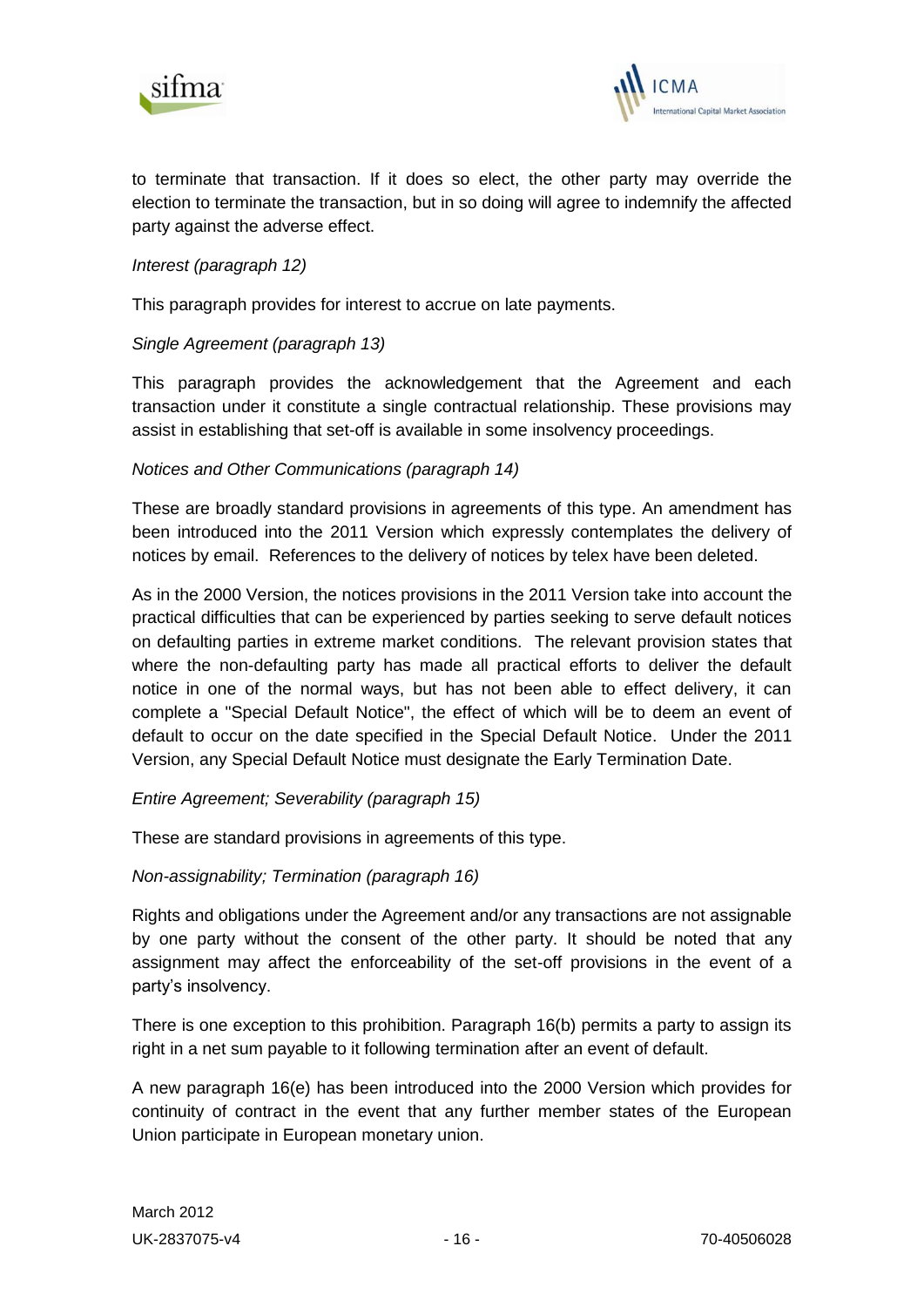



# *Governing Law (paragraph 17)*

The Agreement is governed by English law and, under the 2011 Version, the parties submit to the exclusive jurisdiction of the English courts (including in respect of any non-contractual obligations arising out of the Agreement).

There is provision for the appointment of process agents; this will be appropriate where one or more of the parties does not have an office in the UK.

#### *No Waivers etc. (paragraph 18)*

These are standard provisions in agreements of this type.

#### *Waiver of Immunity (paragraph 19)*

These are standard provisions in agreements of this type.

#### *Recording (paragraph 20)*

Each party consents to the tape recording of telephone calls between them. This is recommended by a number of regulatory authorities.

## *Third Party Rights (paragraph 21)*

Following the coming into force of the Contracts (Rights of Third Parties) Act 1999 in the UK, a paragraph has been included in the 2000 Version preventing third parties from acquiring rights under the Agreement to the extent they would otherwise have been able to under such Act.

#### *Optional Wording (Annex I)*

The Annex also provides optional wording to be included in relation to the inclusion of net paying securities under the 2011 Version and the inclusion in the 2011 Version of existing transactions between the parties which have been documented under the 2000 Version or the 1995 Version. Additionally, new optional wording has been introduced in Annex I to the 2011 Version in relation to negative rate transactions.

#### *Forward Transactions (Annex I)*

Where the parties have entered into a forward transaction, optional wording has been introduced in the 2000 Version which allows them to amend the terms of the transaction up until two business days prior to the purchase date. The parties may, subject to agreement between them, adjust the purchase price or the number of purchased securities to be delivered. Margining provisions have also been included to allow parties to call for margin in respect of a forward transaction from the date which is the last day on which delivery arrangements would normally be commenced in respect of that transaction for delivery on the purchase date. The provision also allows Income to be taken into account for the purposes of determining the margin requirement.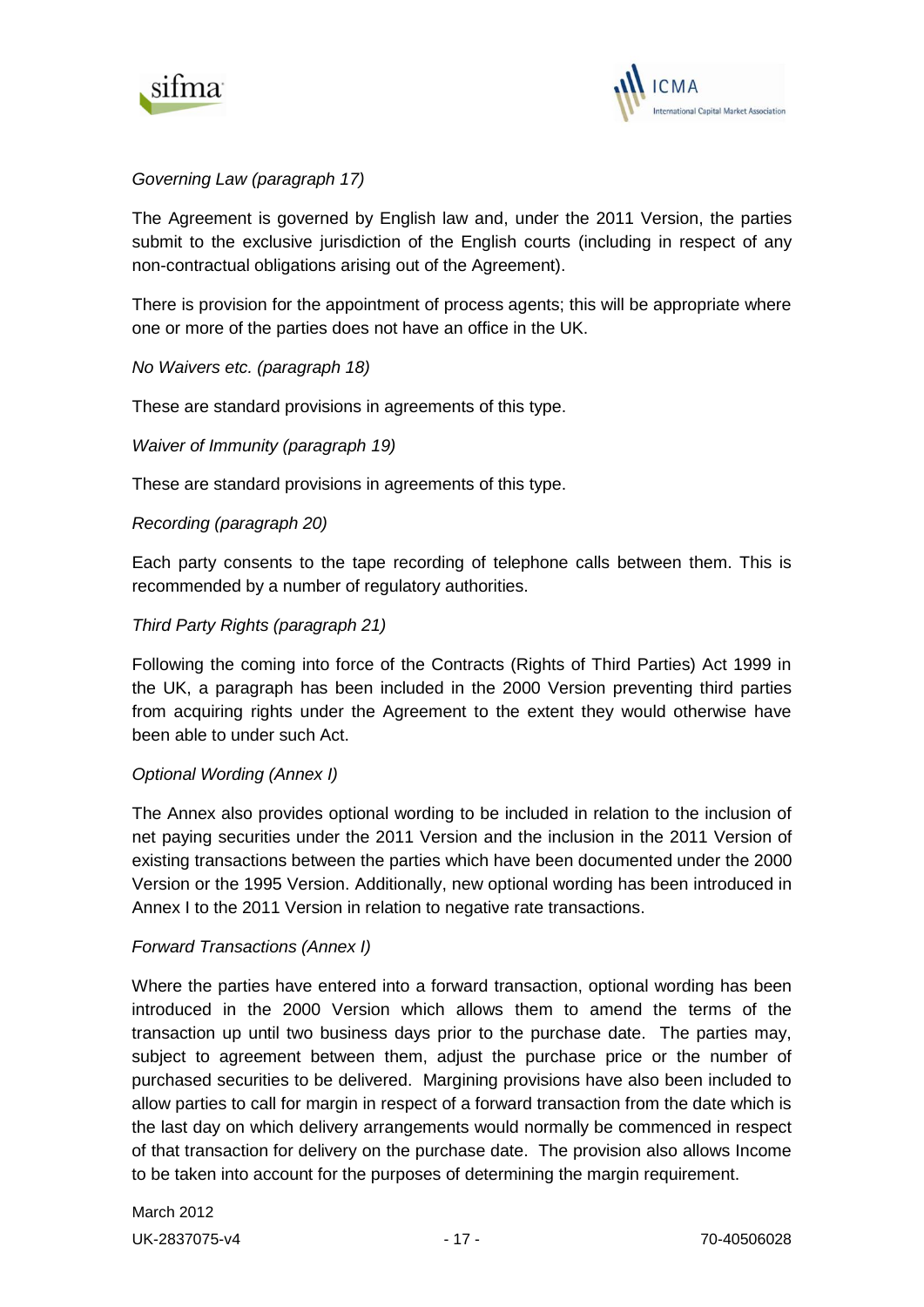



# *Confirmation (Annex II)*

Annex II contains a pro forma of a Confirmation for use under the Agreement.

# *Buy/Sell Back Transactions (Buy/Sell Back Annex)*

This Annex enables the Agreement to be used for buy/sell back transactions and contains the amendments to the Agreement for these transactions.

The transaction must be identified as a buy/sell back in the confirmation. As noted above, the confirmation relating to a buy/sell back may be in the form of a single document or two separate confirmations. The confirmation (or at least one of them where there are two) must specify the pricing rate applicable to the transaction.

Buy/sell back transactions are not terminable on demand. The purchase price and the sell back price are to be quoted exclusive of accrued interest.

Where a buy/sell back transaction crosses an income payment date the buyer does not have the obligation to make a manufactured payment to the seller equivalent to the coupon. There is instead an adjustment to the sell back price to reflect the fact that the seller will not receive a manufactured coupon. If section 602 of the Income Tax Act 2007 applies, the buyer can be deemed to have made a manufactured payment in these circumstances and adverse UK tax consequences (including the imposition of withholding tax in certain circumstances) may arise.

## *Agency Transactions (Agency Annex) – to be published shortly*

An agency transaction is a transaction in which one of the parties is acting as agent for an identified principal. The Agency Annex does not cover transactions for unnamed principals. As noted above, the Agency Annex does not cover transactions for block transactions or transactions which are to be allocated to principals after they have been entered into unless the separately published Addendum to this annex is adopted. The Agency Annex does not permit transactions where both parties are acting as agents.

An agent must have authority to enter into transactions on behalf of the principal and authority to perform all of the principal's obligations under the Agreement. The confirmation relating to an agency transaction must specify that it is an agency transaction.

An agency transaction is deemed to be entered into between the other party and the principal on whose behalf the agent has entered into the transaction. The provisions of the Agreement apply as between the principal and the other party as if the principal were a party to a separate agreement on the same terms.

If an event of default occurs in relation to the agent, the other party may elect that it shall be treated as an event of default in respect of the principal. This is because,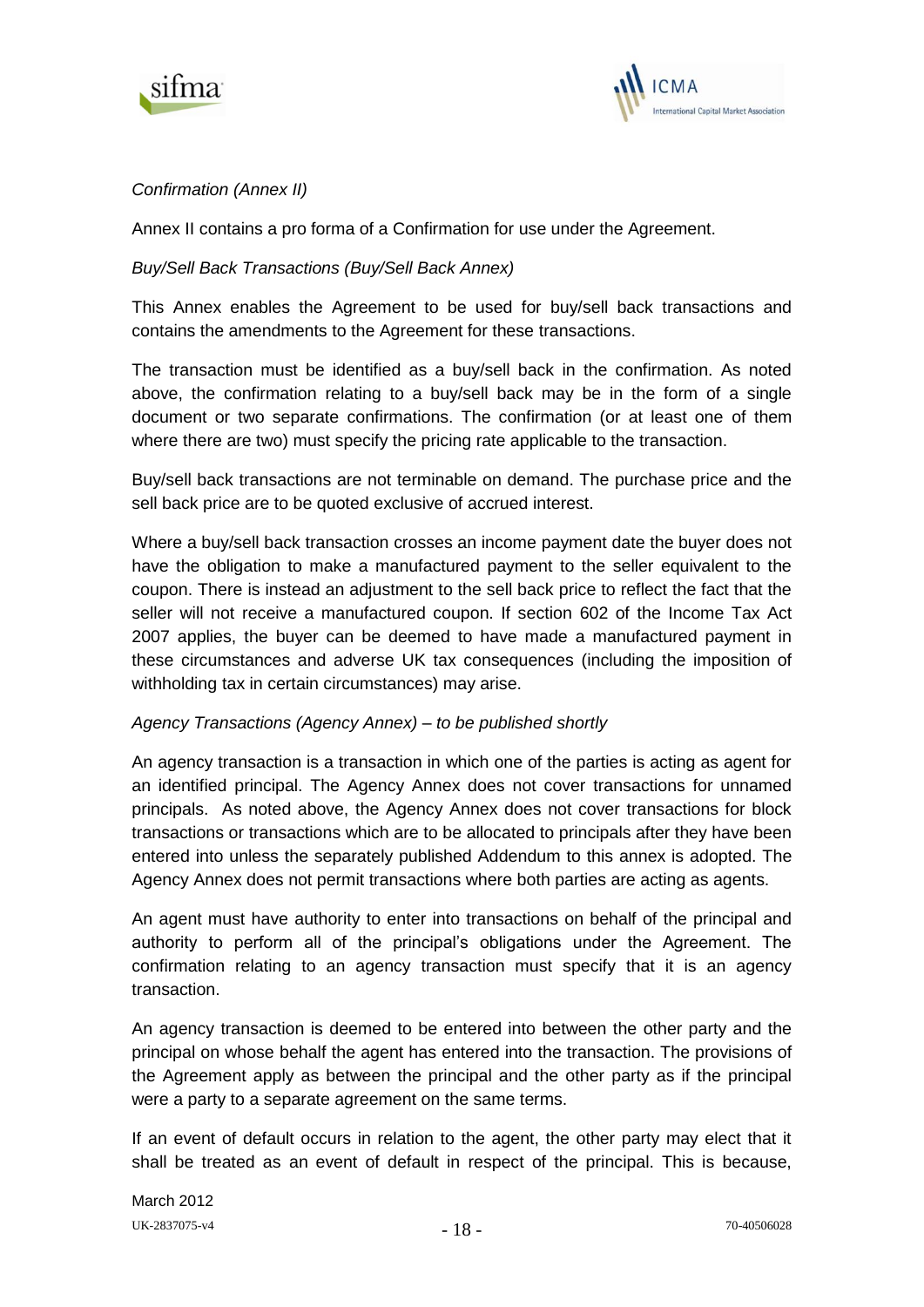



although the non-defaulting party should be protected legally in the event of the insolvency of the agent (as the transaction is with the principal and not the agent), it may, as a practical matter, be difficult to enforce rights where the agent has defaulted.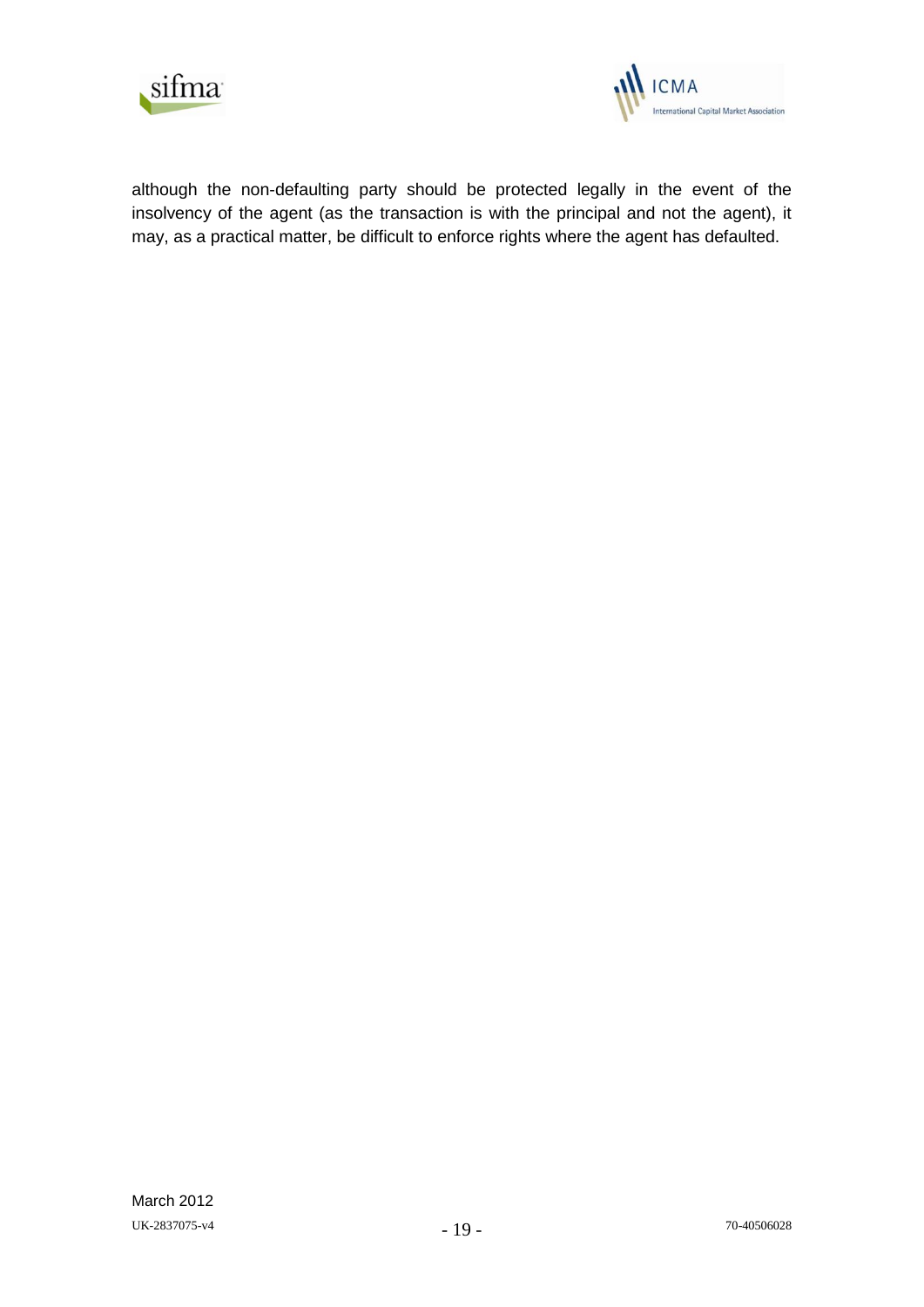



# **Exhibit I**

# **Summary of the principal changes to the 2000 Version made in the 2011 Version**

Highlights of the changes made in the 2011 GMRA include the following:

- The methodology in calling an Event of Default has been amended. Under the 2000 GMRA to have an Event of Default you need both the occurrence of the relevant event and a notice by the non-Defaulting Party. The occurrence of the Event of Default leads automatically to a close out. Under the 2011 GMRA the relevant event is an Event of Default but it will not trigger a close out unless the non-Defaulting Party gives notice. So a cross default can now potentially occur even if a close out has not been initiated. Under the 2000 GMRA the presentation of a petition for the winding up of a party, or the appointment of a liquidator, triggers an automatic close out. Now, under the 2011 GMRA, the parties have to elect whether they want this event to lead to an automatic close out.
- Increased flexibility is afforded to the non-Defaulting Party as regards the default valuation time and valuation procedures.
- The definition of Act of Insolvency has been expanded.
- The concept of a Margin Percentage has been introduced, which will allow parties to adjust the value attributed to Margin Securities if they agree to do so.
- A procedure has been introduced which allows for payment of a Cash Equivalent Amount on a return of collateral where Equivalent Margin Securities are not available.
- A contractual set-off clause has been included, which provides that the closeout amount payable to one party (the payee) by the other (the payer) following an Event of Default may, at the option of the non-Defaulting Party, be set off against any amount payable by the payee to the payer under any other agreement between them.

Greater detail is provided below.

# **Paragraph 2 (Definitions):**

- **Act of Insolvency**. The definition of Act of Insolvency has been amended to:
	- include the situation where a secured party takes possession of, or carries out other enforcement measures in relation to, all or substantially all of the assets of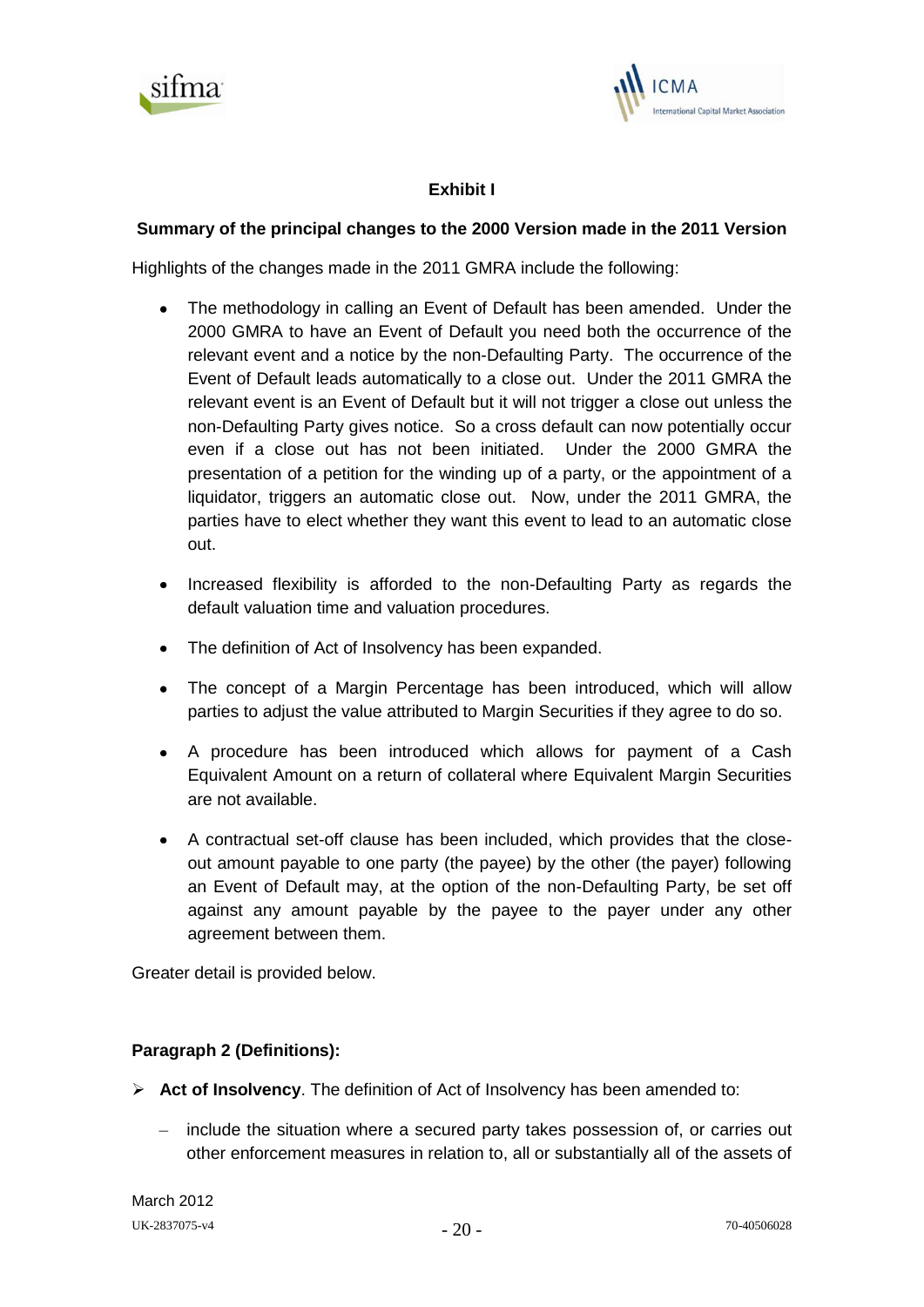



a party, provided that the process is not dismissed, discharged, stayed or restrained within 15 days;

- provide for an additional trigger upon a party's becoming insolvent or becoming unable to pay its debts as they become due or failing to pay its debts as they become due (the trigger relating to a party admitting in writing its inability to pay its debts as they become due is also retained);
- $-$  reduce the number of days from 30 to 15 for petitions (alleging or for the bankruptcy, winding up or insolvency of a party) to be stayed or dismissed. Additionally, an Act of Insolvency will occur on the commencement of proceedings by a Competent Authority (to which the 15 day period does not apply); and
- include the appointment of a conservator or custodian over all or any material part of a party's property as a trigger – this clarifies the position in the 2000 Version, where a custodian or conservator may not have been regarded as an analogous officer to a receiver, administrator, liquidator or trustee.
- **Applicable Rate**. A definition of Applicable Rate has been included to complement the amendments to the default interest provisions of the Agreement. Following an Event of Default, the Applicable Rate will be the rate selected in a commercially reasonable manner by the non-Defaulting Party (rather than LIBOR), which will allow much more flexibility to the non-Defaulting Party to determine the appropriate rate. In all other circumstances, the rate will be the rate agreed between the parties (and may be specified in Annex I or in a Confirmation).
- **Business Day**. The Business Day definition has been simplified, and the specific references to Clearstream and Euroclear settlement have been removed, so that:
	- in relation to the settlement of a Transaction or the delivery of Securities through a settlement system, a Business Day will be a day on which that settlement system is open for business;
	- in relation to the settlement of a Transaction or delivery of Securities otherwise than through a settlement system, a Business Day will be a day on which banks are open for business in the place where the relevant Securities are to be delivered and, if different, the place in which the relevant payment is to be made; and
	- in relation to the payment of any other amount, a Business Day will be a day, other than a Saturday or Sunday, on which banks are open for business in the principal financial centre of the country of which the currency in which the payment is denominated is the official currency and, if different, in the place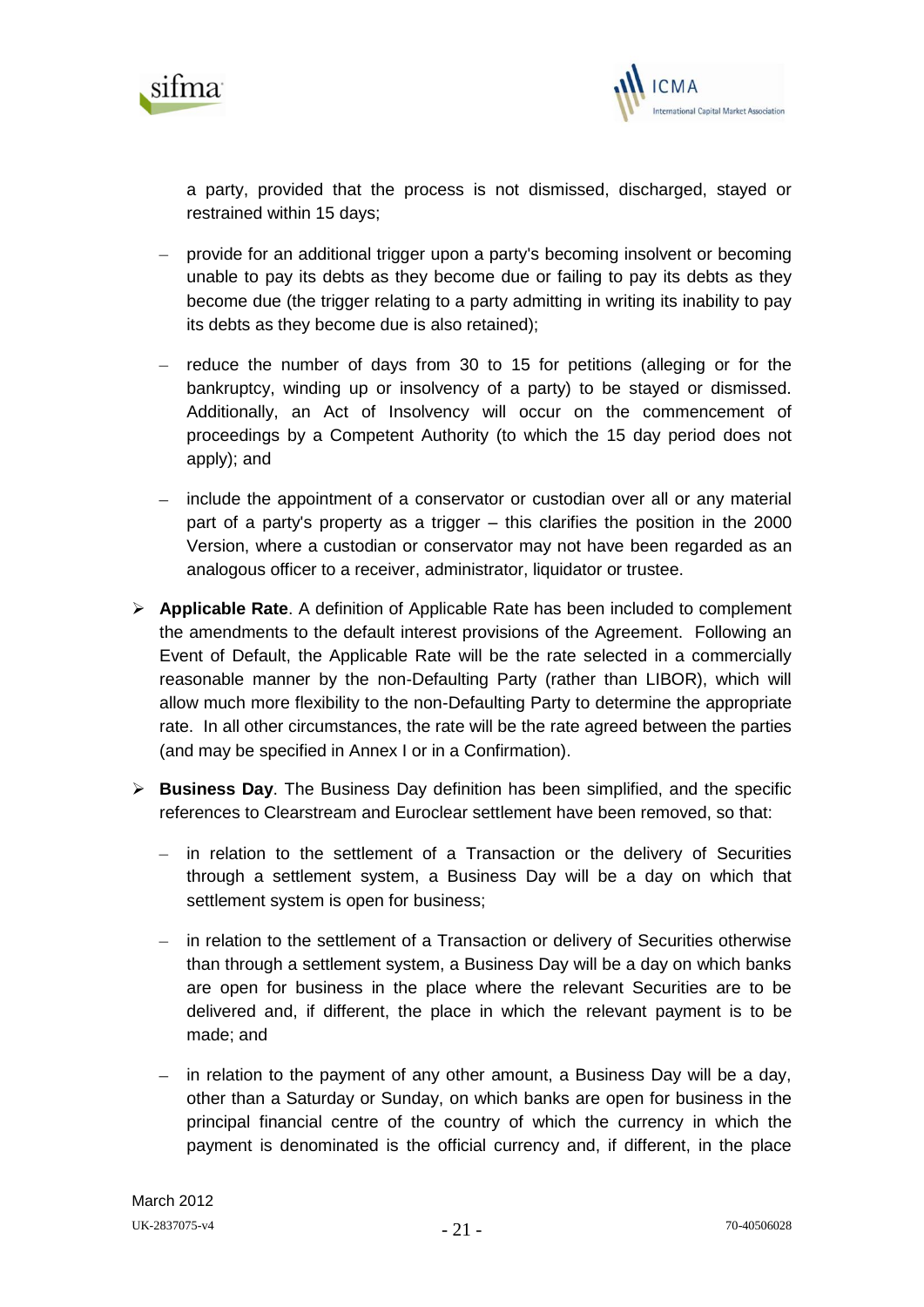



where any account designated by the parties for the making or receipt of the payment is situated (or, in the case of a payment in euro, a day on which TARGET2 operates).

- **Cash Equivalent Amount**. A definition of Cash Equivalent Amount has been included, which cross-refers to the meaning given in paragraph 4(h) (see below for details).
- **Competent Authority**. A definition of Competent Authority has been included, referring to a regulator, supervisor or similar official with primary insolvency, rehabilitative or regulatory jurisdiction over a party in the jurisdiction of its incorporation or establishment or jurisdiction of its head office.
- **Default Notice**. The definition of Default Notice has been amended to convert such notice into one that is used to designate a day as an "Early Termination Date" for the purposes of the Agreement.
- **Early Termination Date**. A definition of Early Termination Date has been included. This will be the date designated as such in the Default Notice, or as otherwise determined in accordance with paragraph 10(b). The Early Termination Date will be the date on which close out is designated to occur.
- **Electronic Messaging System**. A definition of Electronic Messaging System has been included, which specifically covers email. This new definition complements other changes which allow for notices or other communications to be given through an Electronic Messaging System.
- **Equivalent Securities**. The definition of Equivalent Securities and the related definition of "equivalent to" have been amended to exclude Distributions from redemption proceeds.
- **Forward Transaction**. A definition of Forward Transaction has been included, which cross-refers to the meaning specified in Annex I.
- **Income**. The definition of Income now expressly includes distributions which are a payment or repayment of principal in respect of the relevant securities (previously such distributions were excluded).
- **Margin Percentage**. A definition of Margin Percentage has been included. In relation to any Margin Securities or Equivalent Margin Securities, this will be a percentage, if any, agreed to by the parties acting in a commercially reasonable manner. The application of a Margin Percentage will allow parties to attribute a lower value to Margin Securities than their market value, thereby requiring a higher value of Margin Securities to satisfy a margin call.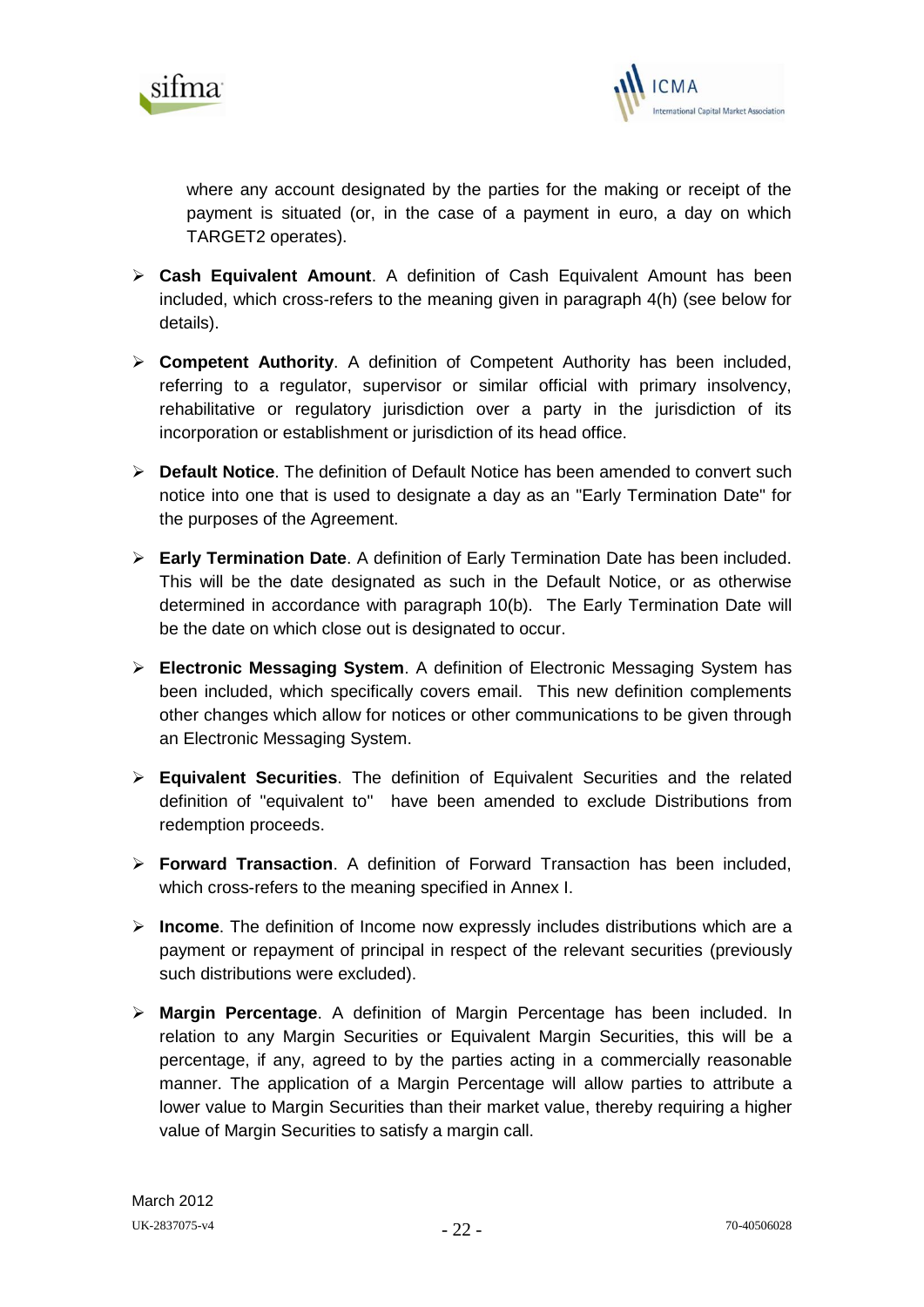



- **Margin Securities**. The definition of Margin Securities has been amended to refer to Securities of the type and value (having applied a Margin Percentage, if any) reasonably acceptable to the party calling for the Margin Transfer.
- **Market Value**. The definition of Market Value now contemplates the application of a Margin Percentage when valuing Margin Securities. The definition also now allows the parties to agree a source or other method for valuing the relevant Securities. Securities will now be valued pursuant to market practice for valuing such Securities. The definition in the 2000 Version provided that Securities that are suspended will be deemed to have a nil value for the purposes of margin maintenance – this provision has been deleted in the 2011 Version.
- **Net Margin**. The definition of Net Margin has been amended to incorporate the concept of the Cash Equivalent Amount, so that such amounts will be included in a determination of Net Margin.
- **Spot Rate.** The definition of Spot Rate has been amended so that, following an Event of Default, the source for the rate will be a pricing source or bank in the London inter-bank market, specified by the non-Defaulting Party. For all other purposes, the source for the rate will be as agreed between the parties. However, if no source is agreed between the parties, the source will be selected by the Buyer.
- **TARGET2**. A definition of TARGET2 has been included to replace the definition of TARGET.
- **Transaction Exposure**. The definition of Transaction Exposure has been substantially amended and now sets out two alternative methods of calculation for the parties to choose from by making the relevant election in Annex I:
	- Method (A) reflects the method of calculation used under the 2000 Version, where exposure is equal to: (i) the product of the accrued Repurchase Price at such time and the applicable Margin Ratio *less* (ii) the Market Value of Equivalent Securities at such time.
	- Method (B) is a new method of calculation, which, it is understood, reflects the  $\equiv$  . practice of a number of market participants. Under this method, exposure is equal to: (i) the accrued Repurchase Price at such time; less (ii) the "Adjusted Value" of Equivalent Securities (being the Market Value of Equivalent Securities at such time after adjustment for any discount ("haircut") for the relevant securities, if any, as agreed by the parties).

If the result of the relevant calculation is positive, the buyer has a Transaction Exposure equal to the result of the calculation. If the result is negative, the seller has a Transaction Exposure equal to the absolute value of the result of the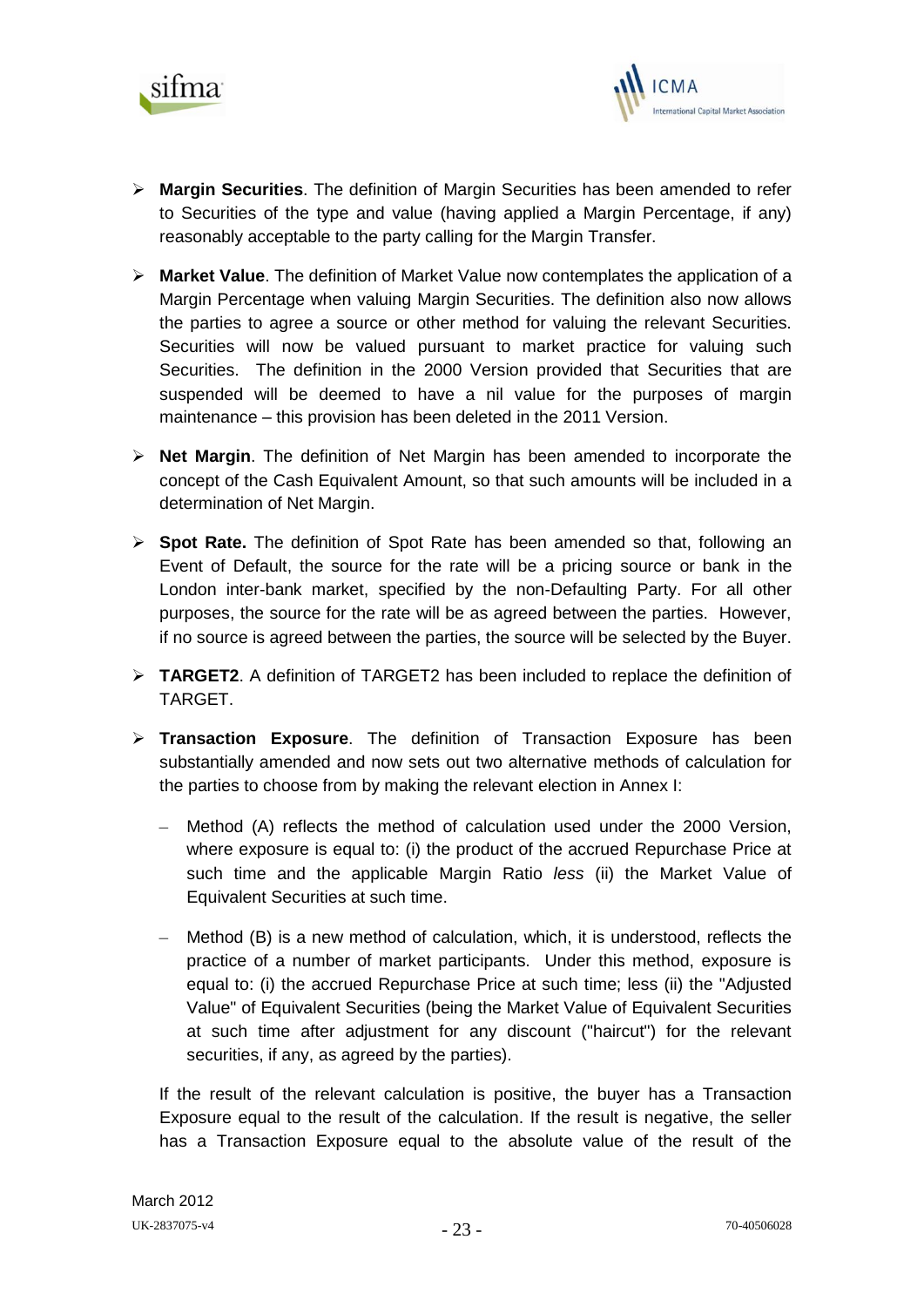



calculation. However, under Method (A), the Transaction Exposure is capped at the Repurchase Price as at the date of determination.

(In relation to Forward Transactions, note that the definition of Transaction Exposure set out in Annex I is retained and is unchanged.)

# **Paragraph 4 (Margin Maintenance)**

The margin maintenance provisions set out in paragraph 4 have been amended to contemplate the payment of cash in the place of Equivalent Margin Securities in certain circumstances, as follows.

- $\triangleright$  Newly inserted paragraph 4(h) provides that, where a party (the Transferor) is obliged to transfer Equivalent Margin Securities and, having made all reasonable efforts to do so, is, for any reason relating to the Securities or the clearing system through which the Securities are to be transferred, unable to transfer Equivalent Margin Securities, then it shall immediately pay to the other party Cash Margin at least equal to the Market Value of such Equivalent Margin Securities. Unless the parties otherwise agree, such Cash Margin shall not bear interest.
- $\triangleright$  Additionally, if the failure is continuing for two Business Days or more, the other party may, by notice to the Transferor, require the Transferor to pay an amount (the "Cash Equivalent Amount") equal to the Default Market Value of the Equivalent Margin Securities determined by the other party in accordance with paragraph 10(f), which applies as if the other party were the non-Defaulting Party and references to the Early Termination Date were to the effective date of the notice.

## **Paragraph 5 (Income Payments)**

The provisions relating to Income Payments have been amended so that if an Income Payment Date occurs after the Repurchase Date, but before Equivalent Securities have been delivered to the Seller (or, if earlier, the Early Termination Date or termination of the Transaction under paragraph 10(i)) then the Buyer must pay the Seller an amount equal to (and in the same currency as) the amount paid by the issuer, on the date such income is paid by the issuer. Consequential amendments have also been made to refer to the payment of Cash Equivalent Amounts, where applicable.

## **Paragraph 6 (Payment and Transfer)**

Paragraph 6 has been amended to refer to any agreed book entry or other securities clearance system (instead of just Euroclear and Clearstream). An exemption from the requirement that a transfer of Securities must be made free and clear of liens has been included, to allow for liens granted to the operator of the clearance system through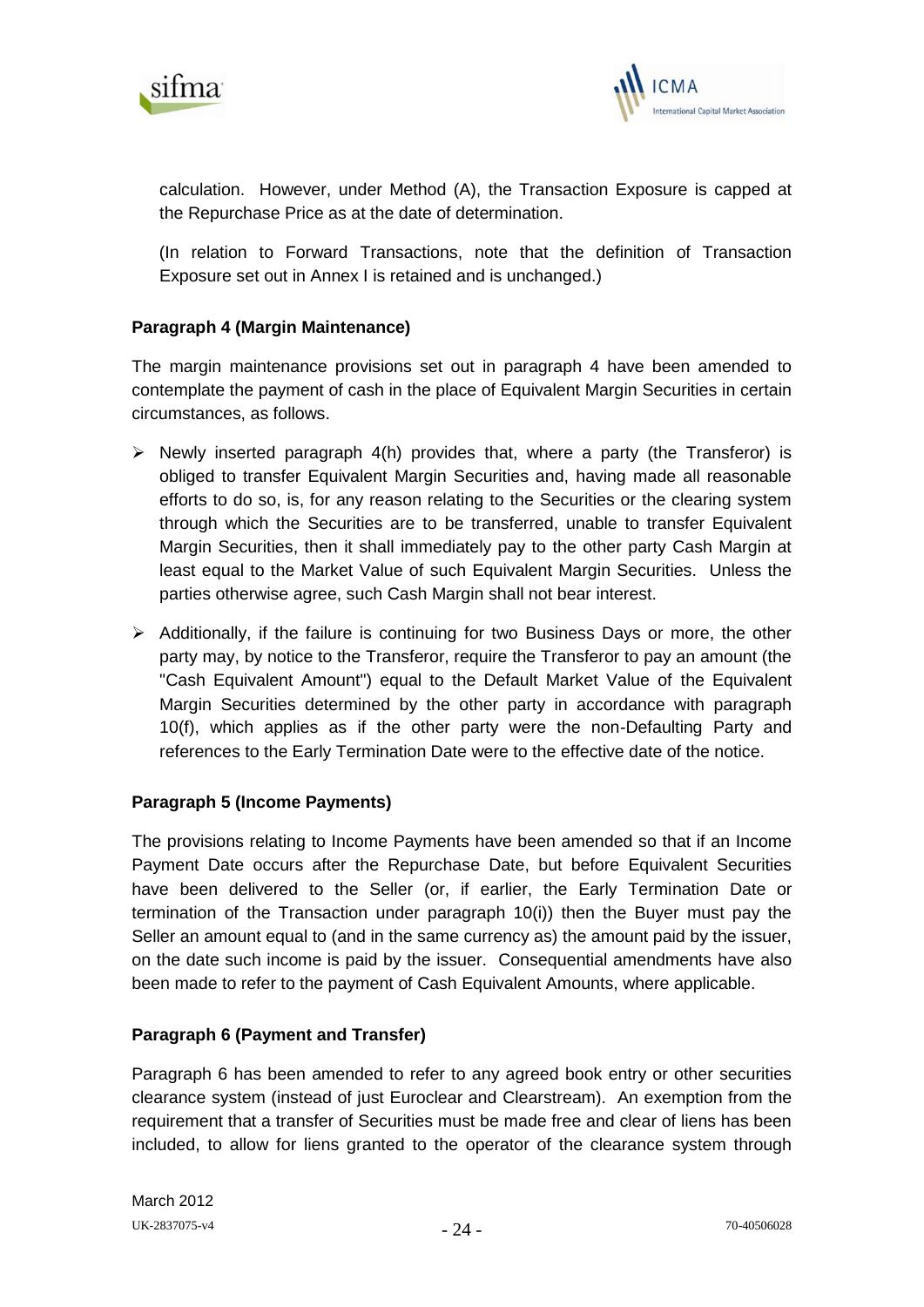



which the relevant Securities are transferred. An equivalent amendment has been made to the representation of no liens in paragraph 9.

Paragraph 6(j) now makes it a condition precedent to any obligation of a party (other than an obligation upon a close-out of the Agreement) that none of the events specified in paragraph 10(a) (Events of Default) has occurred and is continuing with respect to the other party, rather than requiring parties specifically to designate those events in Annex I for this purpose (as was the case in the 2000 Version). As under the 2000 Version, Paragraph 6(j) is optional – it applies only if the parties have so specified in Annex I.

# **Paragraph 8 (Substitution)**

An amendment has been made to paragraph 8 to clarify that the Market Value for new Margin Securities is determined as at the time the exchange is agreed.

# **Paragraph 9 (Representations)**

The representation in paragraph 9(h) to the effect that any transfer of Securities is made free and clear of liens has been amended to carve out liens granted to the operator of the clearance system through which the relevant Securities are transferred.

## **Paragraph 10 (Events of Default)**

Changes have been made to paragraph 10, amongst other things, to amend the methodology in calling an Event of Default, to build in the concept of the Early Termination Date, to allow more flexibility to the non-Defaulting Party as to the default valuation time and to include a new broad contractual set-off clause. Further details are as follows.

- **General changes.** Changes have been made throughout paragraph 10 to reflect the new definition of Early Termination Date (the Repurchase Date for each Transaction shall be deemed to occur on the Early Termination Date). Amendments have also been made to refer to the payment of Cash Equivalent Amounts, where applicable.
- **Methodology for calling an Event of Default.** The methodology in calling an Event of Default has been amended. Under the 2000 Version to have an Event of Default you need both the occurrence of the relevant event and a notice by the non-Defaulting Party: in other words, an Event of Default, as defined, only occurs when the notice is given. The occurrence of such an Event of Default leads automatically to a close out. Under the 2011 Version the relevant event is itself defined as the Event of Default, but it will not trigger close out unless the non-Defaulting Party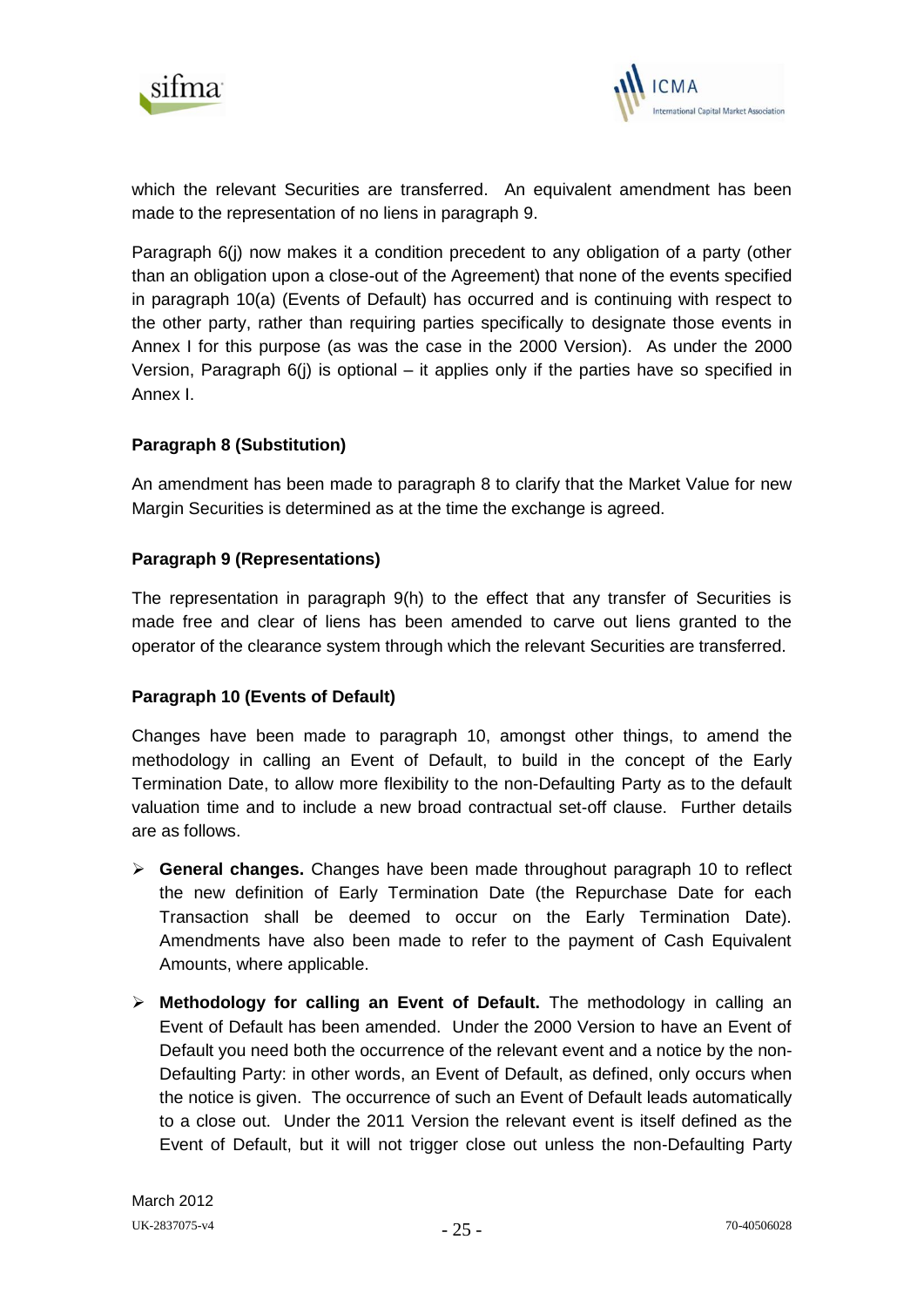



gives notice. So a cross default could now potentially occur under other agreements of the Defaulting Party even if a close out has not been initiated. The new methodology also gives the non-Defaulting Party more flexibility regarding the selection of the close out date. Under the 2000 Version the presentation of a petition for the winding up of a party, or the appointment of a liquidator, triggers an automatic close out. Under the 2011 Version, the parties have to elect whether they want this event to lead to an automatic close out – now termed an Automatic Early Termination.

- **Changes to the composition of certain Events of Default**. In addition, certain changes have been made to the list of events comprising Events of Default.
	- Sub-paragraph (a)(ii) has been amended so that this Event of Default is triggered when the relevant party fails to deliver Purchased Securities or Equivalent Securities on the due date "within the standard settlement time for delivery of the Securities concerned".
	- $-$  Sub-paragraph (a)(iv) has been amended to describe more specifically the Events of Default relating to margin maintenance, rather than simply crossreferring to the obligations in paragraph 4. It will be an Event of Default if the Seller or Buyer fails to:
		- make a Margin Transfer within the minimum period in accordance with paragraph 4(g) or, in the case of an obligation to deliver Equivalent Margin Securities, either to deliver the relevant Equivalent Margin Securities or to pay Cash Margin in accordance with paragraph 4(h)(i) or to pay the Cash Equivalent Amount in accordance with paragraph 4(h)(ii); or
		- where paragraph 4(i) applies, to provide margin in accordance with that paragraph; or
		- to pay any amount or to transfer any Securities in accordance with paragraphs 4(k) or (l).
	- Sub-paragraph (a)(ix) has been largely replaced to reflect the new definition of Competent Authority and other changes. It will be an Event of Default if a party is declared in default or is suspended or expelled from membership or participation in any securities exchange, or if a party is suspended or prohibited from dealing in securities by any Competent Authority, in each case on the ground that it has failed to meet any requirements relating to financial resources or credit rating.
- **Designation of Early Termination Date.** The new procedure for the designation of an Early Termination Date (which initiates close out) is set out in paragraph 10(b).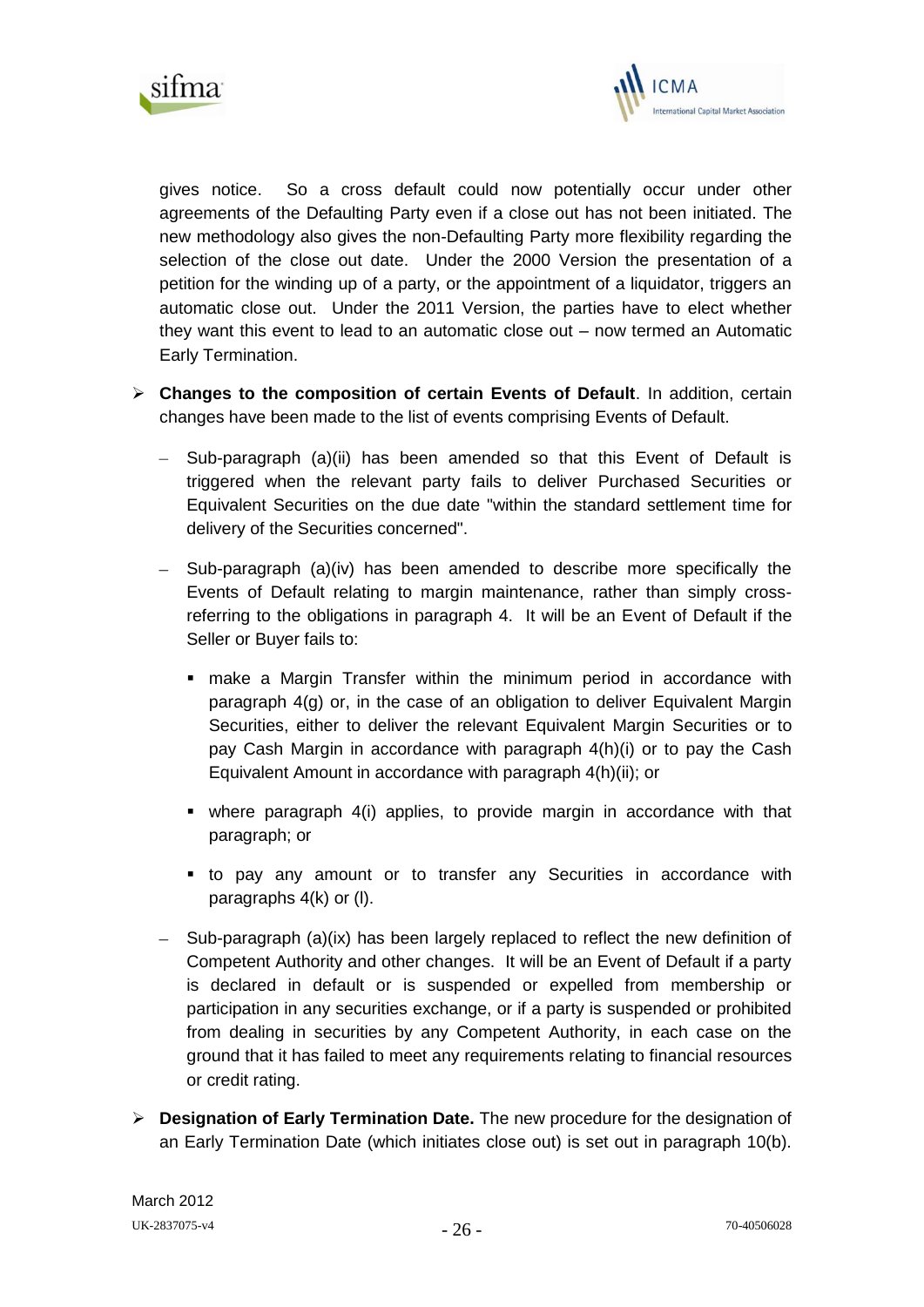



If at any time an Event of Default has occurred and is continuing the non-Defaulting Party may, by not more than 20 days' notice to the Defaulting Party specifying the relevant Event of Default, designate an Early Termination Date in respect of all outstanding Transactions. Where Automatic Early Termination has been specified in Annex I with respect to the Defaulting Party, the Early Termination Date in respect of all outstanding Transactions is automatically triggered by the occurrence with respect to the Defaulting Party of the Act of Insolvency which is the presentation of a petition for winding-up or any analogous proceeding or the appointment of a liquidator or analogous officer of the Defaulting Party.

 **Calculation statement.** A new paragraph 10(d)(iii) has been included, which requires the non-Defaulting Party to provide to the Defaulting Party, as soon as reasonably practicable after effecting the close out calculations, a statement showing in reasonable detail such calculations and specifying the balance payable by one party to the other. Such balance shall be due and payable on the Business Day following the date of such statement. However (to the extent permitted by applicable law) interest shall accrue on such amount on a 360 day, 365 day or other day basis in accordance with the applicable market convention (or as otherwise agreed by the parties), for the actual number of days during the period from and including the Early Termination Date to, but excluding, the date of payment. Additionally, paragraph 10(d)(ii) now explicitly provides that the calculation of the close out amount payable will take into account amounts payable under paragraphs 10(g) (relating to expenses and interest thereon) and 12 (Interest).

## **Determination of Default Market Value.**

Paragraph 10(e) (formerly 10(d)) has been amended to provide more flexibility to the non-Defaulting Party when determining the Default Market Value of any Equivalent Securities or Equivalent Margin Securities as part of the close out procedure – which the non-Defaulting Party is required to do "on or as soon as reasonably practicable after the Early Termination Date". Accordingly, the definition "Default Valuation Time" (which in the 2000 Version was the close of business on the fifth dealing day after the occurrence of the Event of Default, in most cases) has been deleted. The definition of "Net Value" has been amended to include trading prices as price sources that the non-Defaulting Party may have regard to and also extend Transaction Costs to include not just those which would be incurred, but also those which are reasonably anticipated. The definition "Transaction Costs" has been broadened to include any mark-up or mark-down or premium paid for guaranteed delivery and also to cover costs not just incurred, but also those which are reasonably anticipated.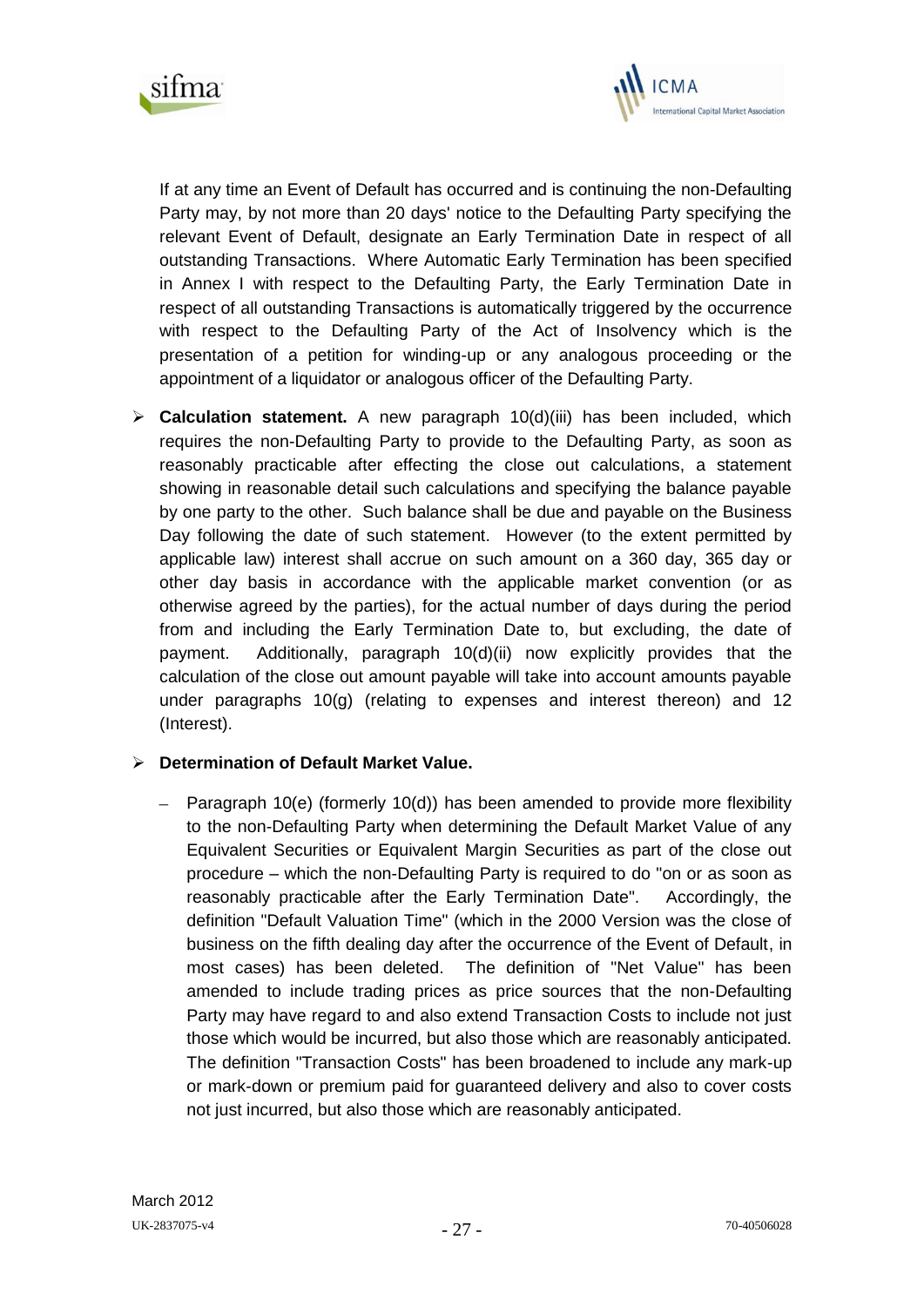



- A number of amendments have been made to the Default Market Value procedures in paragraph 10(f).
	- Sub-paragraph (i): This first potential valuation method, which allows the non-Defaulting Party to elect to use actual sale or purchase prices as a basis for the determination of the Default Market Value, now applies where the non-Defaulting Party has sold or purchased, as applicable, relevant Securities on or about the Early Termination Date - in the 2000 Version, the relevant time period was between the occurrence of the Event of Default and the Default Valuation Time. In addition, this provision has been amended to provide that reasonable commissions, as well as reasonable costs, fees and expenses incurred in connection with the sale/purchase may be taken into account to determine the net proceeds of any sale or purchase. An amendment also now requires the non-Defaulting Party to act in "good faith".
	- Sub-paragraph (ii): This second valuation method, which allows the non-Defaulting Party to elect to reference received bid or offer quotations as a basis for the determination of the Default Market Value, has been amended to:
		- $\circ$  reference "pricing methodology which is customary for the relevant type of security";
		- $\circ$  provide for the adjustment, in a commercially reasonable manner, of any quoted price or prices (x) to reflect accrued but unpaid coupons not reflected in the price or prices quoted in respect of such securities and (y) in respect of any Pool Factor Affected Security, to reflect the realisable value of such Security, taking into consideration the Pool Factor Distortion ("Pool Factor Affected Security" means a security other than an equity security in respect of which the decimal value of the outstanding principal divided by the original principal balance of such Security is less than one (as indicated by any pool factor applicable to such security), such circumstances a "Pool Factor Distortion"); and
		- o extend Transaction Costs, which are deducted or added, as applicable, as part of the calculation, to include not just those which would be incurred, but also those which are reasonably anticipated.
	- Sub-paragraph (iii): This third valuation method, which provides a fallback method of determining the Default Market Value, has also been amended. Under the 2000 Version, this method is only available to the non-Defaulting Party where (a) he has endeavoured but is unable to sell or purchase Securities or obtain quotations in accordance with the two methods described above, or (b) he has determined that it would not be commercially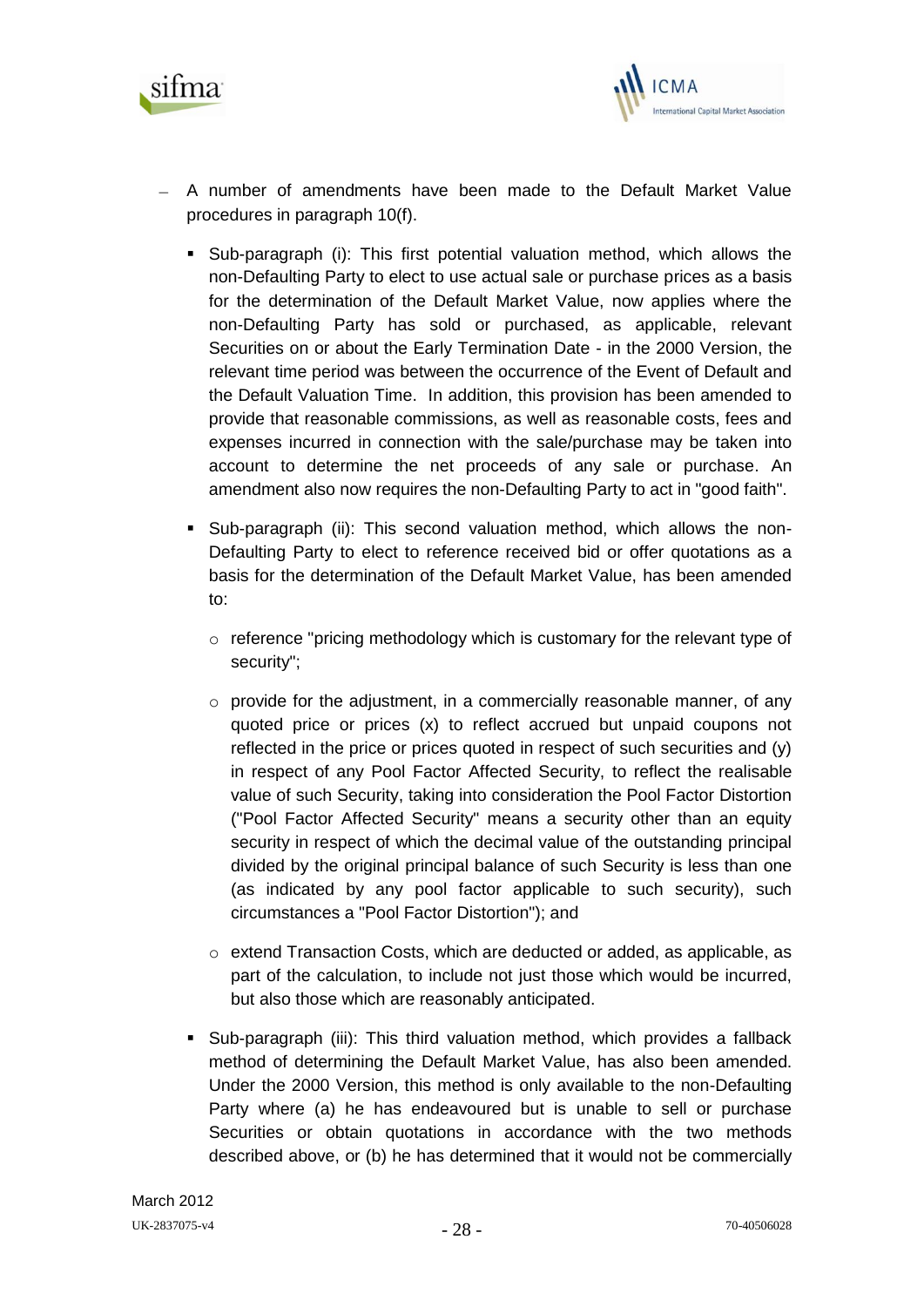



reasonable to obtain such quotations, or that it would not be commercially reasonable to use any quotations which it has so obtained. Under the 2011 Version, this method will also be available where the non-Defaulting Party has determined that it would not be commercially reasonable to sell or purchase Securities at the prices bid or offered.

- The non-Defaulting Party is no longer required to give the Defaulting Party a "Default Valuation Notice" under this paragraph.
- **Interest on expenses.** Paragraph 10(g) (formerly 10(f)) has been amended so that interest on the expenses incurred by the non-Defaulting Party will accrue at the Applicable Rate (instead of LIBOR).
- **Partial termination.** Paragraph 10(i) (formerly 10(h)) now expressly provides for the situation where a Buyer fails to deliver all Equivalent Securities to the Seller on the applicable Repurchase Date. Where a Buyer delivers some, but not all, required Equivalent Securities, the relevant Transaction may be terminated in part.
- **Hedging costs.** Paragraph 10(l) (formerly 10(k)) has been broadened to allow the innocent party recover any loss or expense incurred, not just in entering into replacement transactions, but also in "otherwise hedging its exposure", following the termination of a Transaction before its agreed Repurchase Date (or, newly included, in the case of a Forward Transaction, before its Purchase Date) under paragraphs  $10(b)$ ,  $10(h)(iii)$  or  $10(i)(iii)$ .
- **Requirement to notify if Event of Default occurs.** Paragraph 10(m) (formerly 10(l)) has been amended to reflect the changes made to the methodology in calling an Event of Default. A party is now required to notify the other party immediately if an Event of Default, or an event which, "upon the service of a notice or the lapse of time, or both" would be an Event of Default, occurs in relation to it.
- **New contractual set-off clause.** A new contractual set-off clause has been included at paragraph 10(n), which broadly provides that the close-out amount payable to one party (the payee) by the other (the payer) following an Event of Default may, at the option of the non-Defaulting Party, be set off against any amount payable by the payee to the payer under any other agreement between them. Full extract below:

"Any amount payable to one party (the Payee) by the other party (the Payer) under paragraph 10(d) may, at the option of the non-Defaulting Party, be reduced by its set off against any amount payable (whether at such time or in the future or upon the occurrence of a contingency) by the Payee to the Payer (irrespective of the currency, place of payment or booking office of the obligation) under any other agreement between the Payee and the Payer or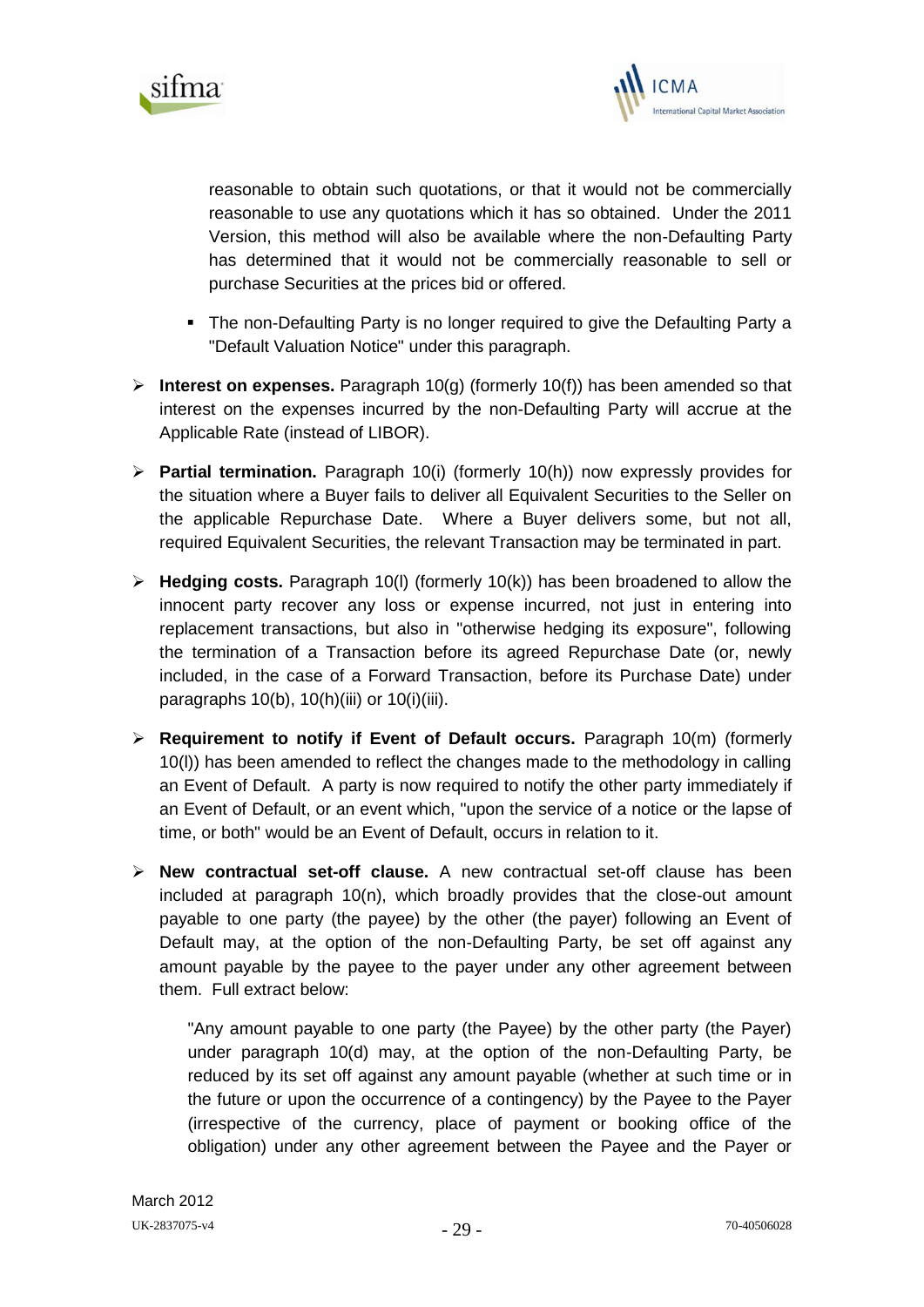



instrument or undertaking issued or executed by one party to, or in favour of, the other party. If an obligation is unascertained, the non-Defaulting Party may in good faith estimate that obligation and set off in respect of the estimate, subject to accounting to the other party when the obligation is ascertained. Nothing in this paragraph shall be effective to create a charge or other security interest. This paragraph shall be without prejudice and in addition to any right of set off, combination of accounts, lien or other right to which any party is at any time otherwise entitled (whether by operation of law, contract or otherwise)."

# **Paragraph 12 (Interest)**

Paragraph 12 has been amended so that default interest accrues at the Applicable Rate (instead of LIBOR) and the day count basis is determined in accordance with applicable market convention or as otherwise agreed by the parties (instead of referencing the applicable ISMA convention).

# **Paragraph 14 (Notices)**

Amendments have been made to paragraph 14 to allow notices or other communications to be sent by Electronic Messaging System (which expressly includes email) and to delete the specific provision which dealt with notices or communications sent by telex. In addition, consequential amendments have been made to reflect the new methodology in calling an Event of Default (i.e. references to Default Notices are deleted, provisions in relation to Early Termination Notices are inserted).

## **Paragraph 17 (Governing law)**

The governing law and jurisdiction provisions in paragraph 17 have been updated to reflect the Rome II Regulation (EC/864/2007), which allows parties to choose the law applicable to most torts and other non-contractual obligations in certain circumstances. In addition, exclusive jurisdiction is now given to the English courts. Finally, additional provisions have been included which provide that, if a party fails to comply with its obligation to appoint a replacement agent for service of process, then the other party will be entitled to appoint one on the first party's behalf and at the first party's expense.

## **Annex I: Supplemental Terms or Conditions**

Annex I has been amended to complement the amendments described above. In particular, note that new elections are included in respect of Transaction Exposure Method and Automatic Early Termination. In addition, a new (optional) supplemental provision has been included to deal with negative rate transactions. This provision